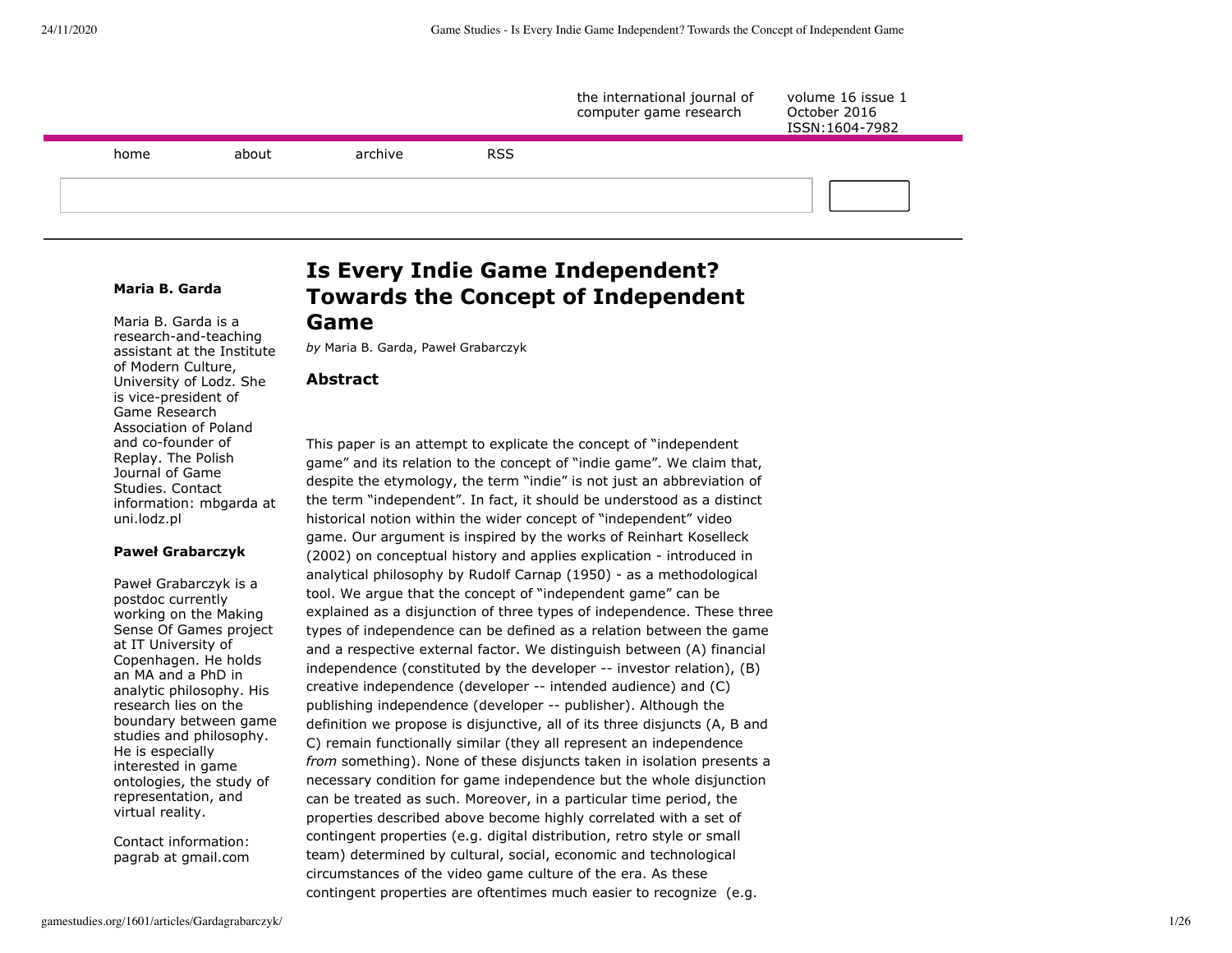retro style) then the details of financial, creative and publishing situation of a game, they become heavily associated with independent games produced in a given time and place. We believe that the term "indie game" refers simply to a set of contingent properties - "indie markers" - correlated with a specific kind of independent games that has emerged around the mid-2000s in the Western world.

# **Key words:**

independent game, indie game, conceptual history, explication, video game discourse, video game history

We didn't get invited to the indie parties, we weren't really seen as part of the indie community, because of our relationships with publishers and because we were making games that didn't seem like indie titles [e.g. *Brütal Legend* (Double Fine, 2009)] -- even though we were totally independent (Schafer, 2014, pp. 75-76)

# **1. Introduction**

The term "indie game" - oftentimes used interchangeably with "independent games" - is probably one of the most popular buzzwords in the discussions surrounding video games. At the same time, it seems to be an exceptionally elusive term, as we are constantly having difficulties in explaining its meaning. A review of literature from early academic discussions on the topic (Zimmerman, 2002) to recent publications in the area of indie game studies (Simon, 2013) shows there is no theoretical consensus. It is, therefore, not uncommon to draw comparisons to the ongoing problem of defining the term "video game" (Simon, 2013, p. 2), or other umbrella terms such as: "AAA" and "mainstream" (Lipkin, 2013, p. 9), "hardcore" and "casual" (Parker, 2013), etc. Therefore, some academics are advocating further research even without clear categorization of the phenomenon (see Simon, 2013). Constant misinterpretation of the "indie game" label even lead some authors to reject it entirely (Warren, 2014). After all, it may seem a purely scholarly exercise, as gamers allegedly are not interested in the definition of what independent games are (Kemppainen 2008, p. 9). However, if we observe recent discussions regarding borderline cases of "indie" lead by enthusiasts and practitioners on forums (Steam, 2010), websites (Gnade, 2010) or in magazines (Warren, 2014), this claim does not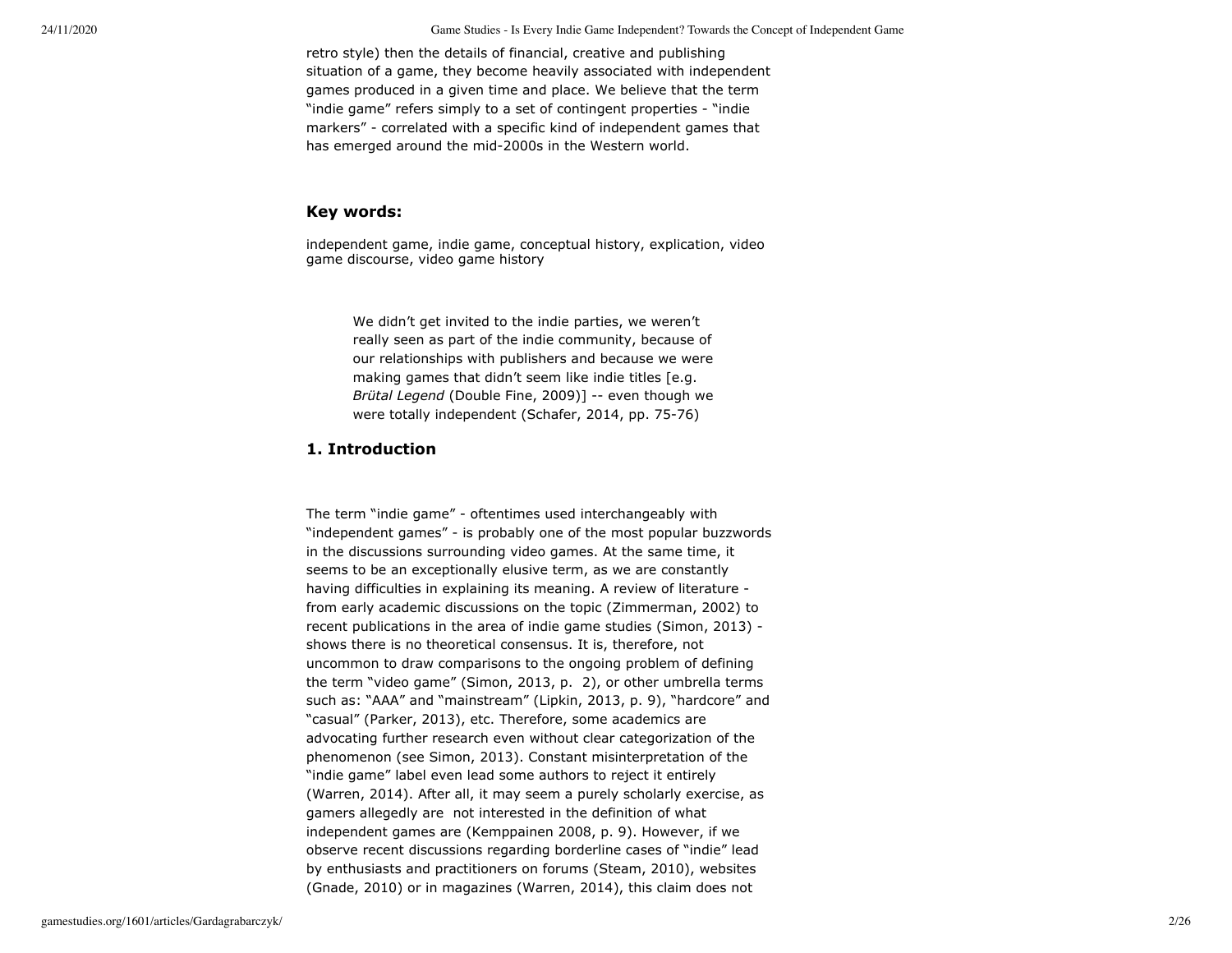seem to be entirely valid. What is more, a closer qualitative study of this debate shows how members of gaming community are conceptualizing these borderline cases.



Figure 1. *Valiant Hearts: The Great War* gameplay (Source: Moby Games)

For example, the departure of Yoan Fanise - creative director of *Valiant Hearts: The Great War* (Ubisoft Montpellier, 2014) - from Ubisoft, provoked the use of terms such as '"indie-like" (Erwin, 2014) or "fake indie" (Wawro, 2015). Other controversial games result in seemingly contradictory terms, like "AAA indie" (Tong, 2011) or "independent AAA" (Matthews, 2014), which were introduced to describe large scale non-mainstream projects or a sort of middle way between mainstream and independent development of games. It shows that the term "indie" functions in the popular discourse as a typical vague term. There are clear-cut cases where identification of its referents is fairly easy and does not lead to controversy, but the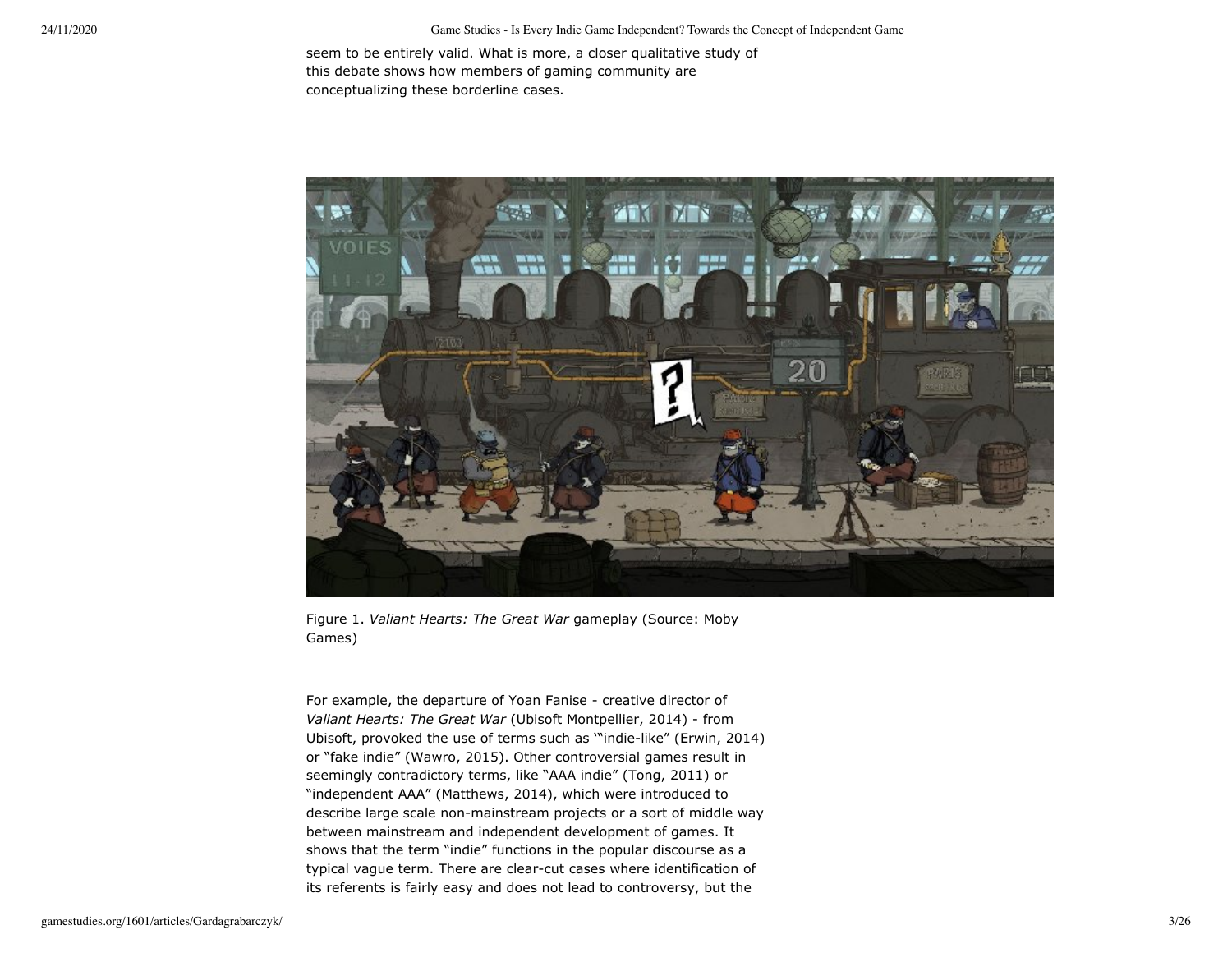term becomes less and less useful once we move away from its relatively stable core. In this paper we shall argue that a better understanding of the term "indie game" and its complex relation with the concept of "independent game" may prove helpful not only in clearing some of the confusions that permeate game studies and popular discourse but also in investigating video game history.

# **1.1 Goals**

We are interested in independent games as a historical phenomenon that changes in time and is determined by the evolution of video game cultures. We believe that independent games historiography could benefit from better understanding of the concept itself and the way it is used in the discourse. Our argument was initially inspired by the works of Reinhart Koselleck (2002) on conceptual history identified as historical semantics of terms. Therefore, the main goal of this paper is an attempt to explicate the notions of: 'independent game' and "indie game". The notion of "explication" we refer to should be understood the way it was originally used by Rudolf Carnap (1950). The procedure we undertake is a specific form of a precising definition and not a regulative definition. The difference between typical precising definitions and explication should be easy to grasp: the aim of the former is to create a precise, technical term useful for a given endeavor, whereas the aim of the latter is to repair a vague term in such a way that it retains as much of the original meaning as possible. Because of this, an explicated term can then be used in order to solve some of the problems the original term caused in everyday use. As such, the paper could be understood as applied philosophy - using a procedure known mostly from philosophy of language - in a different domain (game studies) in order to clear conceptual confusion and facilitate future inquiries.

We believe that a good test for a more precise notion of "independent" (respectively "indie") is that it should enable the user to clarify two common controversies (see: Jahn-Sudmann, 2008; Juul, 2014) that can be summarized in two questions:

- 1. Should "being an indie/independent game" be understood as an intrinsic or extrinsic property of games?
- 2. Should "indie game" be understood simply as an abbreviation of "independent", or does it convey a distinct meaning of its own?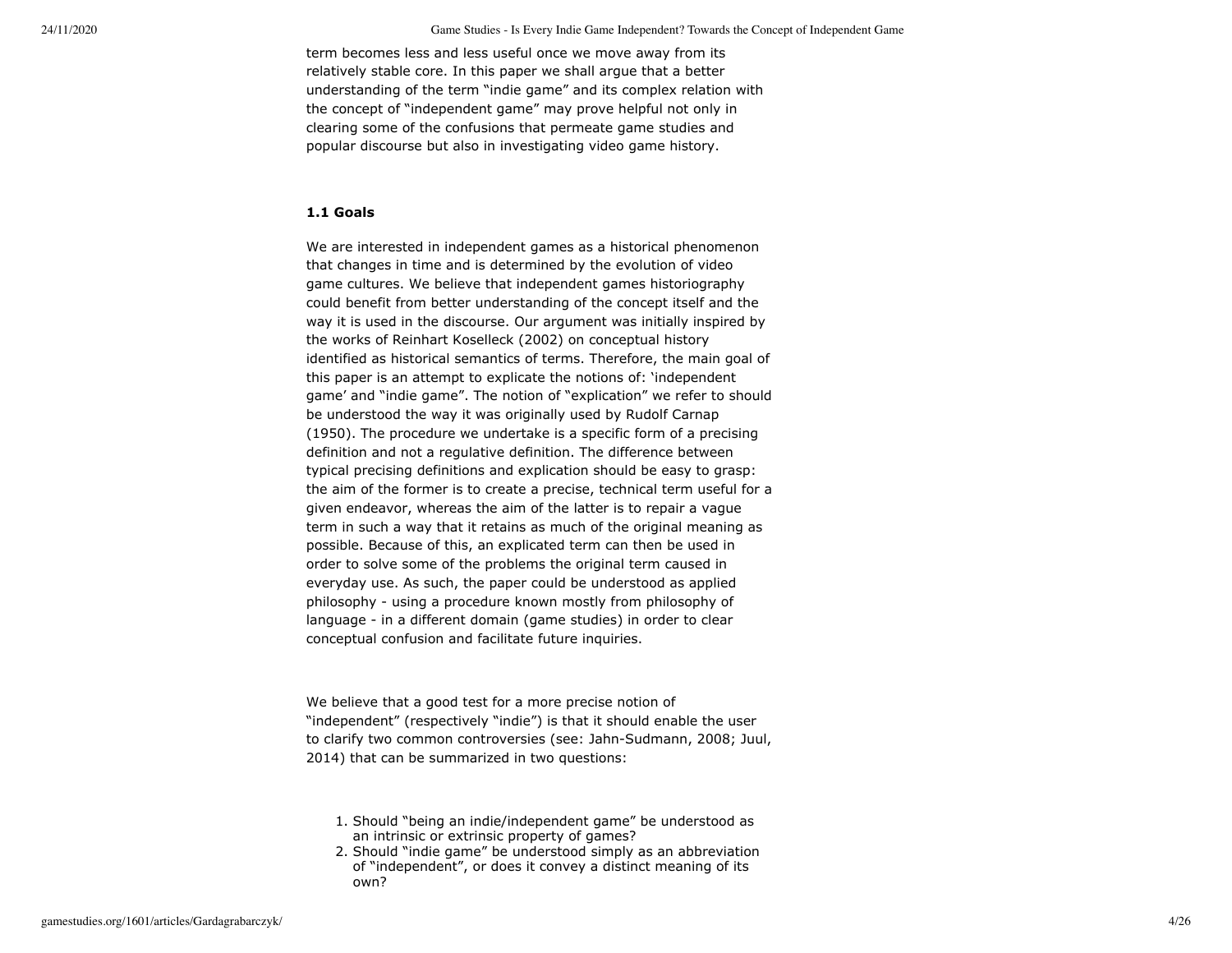By asking whether being independent/indie is an intrinsic or extrinsic property we simply ask whether these properties should be understood as a characteristic of a game object (Aarseth 2014) - for example, its theme, visual style or mechanics - or whether they should be understood as a relation between the game object and some other external factors (e.g. the institutions and capital that back it up, the structure of the development studio, its distribution channels, etc).



Figure 2. *Super Meat Boy* gameplay (Source: Moby Games)

To use an illustration, let's say that one day we discover that *Super Meat Boy* (Team Meat, 2010), a game which we thought to be the epitome of an indie production, was in fact conceptualized by a committee of investors who wanted to capitalize on the rising popularity of 2D platformers and outsourced the project to a group of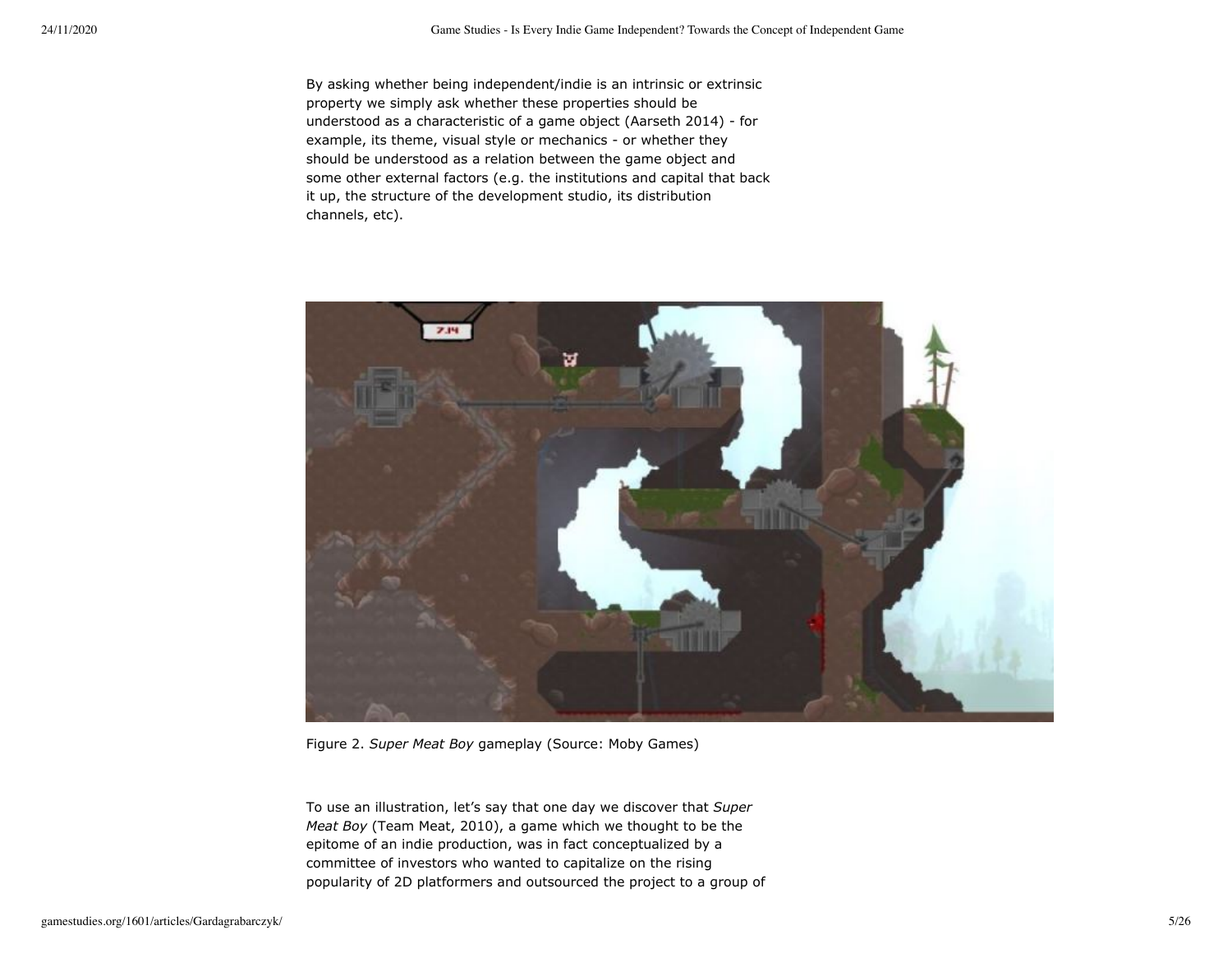contracted developers. Edmund McMillen and Tommy Refenes -- the men we thought to be responsible for creating the game - are just hired actors starring in a mockumentary *Indie game: The Movie* (2012). The point is that this thought experiment changes only extrinsic properties of the game, while the game itself -- every line of code and every asset to a pixel -- is identical to the one we know. Is *Super Meat Boy* an indie game in the actual world and not an indie game in the counterfactual world we have just described? Or maybe we have simply discovered that there was nothing inherently "indie" about *Super Meat Boy* and thus it was never an indie game in the first place?

### **1.2 Claim**

Our claim is threefold:

- 1. We argue that the term "independent game' can be explained as a disjunction [1] of three types of independence which, although related, are autonomous. All of these types are extrinsic. The scope of this disjunctive notion is broad, as it can be meaningfully applied to different games across the history of video games.
- 2. We argue that once you examine a shorter time period, each sense of independence described in (1) becomes highly correlated with contingent [2] properties that depend on an unspecified number of external circumstances specific to the period under discussion (e.g. economic, cultural, sociological, and technological). The important point is that these correlations change constantly (according to external circumstances) and as such cannot be used to define the broader notion of independent game.
- 3. We argue that the notion of "indie game" differs from the notion of "independent game", as it refers only to a narrow understanding of the phenomenon (namely a specific kind of independent games that has emerged around mid-2000s [3]) and comprises mostly of an unspecified combination of the aforementioned contingent properties. Some of these properties can be intrinsic.

# **2. Three Types of Game Independence**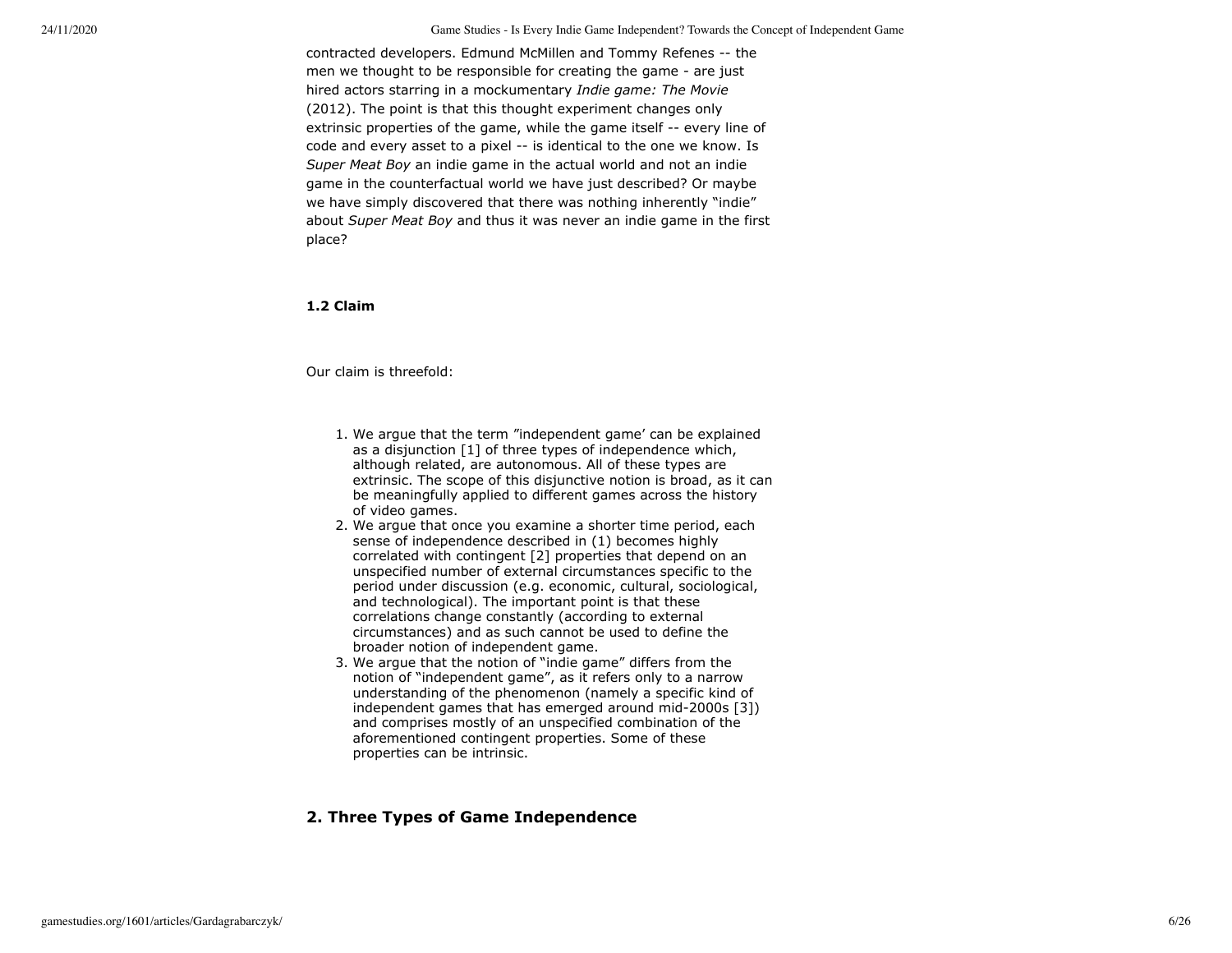The notion of independence is, at its core, a relational concept. There is no independence as such, you have to be independent from something. The reason why we sometimes omit this parameter and talk simply about "being independent" is that in most cases the context is fixed and there is no need to specify it. For example, when we talk of a country being independent, we do not have to add that what we really mean is its independence from other countries. The meaning of a relational concept changes whenever one of its parameters is changed. For example, if we want to talk about financial or cultural independence of a country, we have to directly specify this to avoid confusion. We believe that in order to capture the meaning of the notion of game independence it is useful to differentiate between three types of entities that can function as its parameters. These are: investors, intended audience of the game and publishers. The choice of these three entities - in our opinion - reflects best the central tendencies within the discourse surrounding independent games (see also Graebsch, 2012). These three factors constitute three separate types of independence. We propose to label them:

- 1. A) Financial independence (constituted by the developer investor relation);
- 2. B) Creative independence (constituted by the developer intended audience relation);
- 3. C) Publishing independence (constituted by the developer publisher relation).

We believe that the first reason for the confusion surrounding the concept of an independent game is that all of these three types of independence are not properly differentiated. In result, the term "independent game" (without further specification) refers only to an unspecified disjunction of these three types of independence, which leads to many pointless discussions. In order to avoid this kind of misunderstandings, we would like to offer functional and clear-cut distinctions. At the same time, we do not claim that our proposal is addressing all of the possible meanings of independence in video game production or that it offers a theoretical framework for their interpretation. As we have already stressed out, for the sake of this paper we are only interested in the explication - as defined by Carnap - of the terms under discussion in a historical perspective. What is more, we are focusing only on the first publication (i.e. release) of a given game, as it is represents the original institutional context.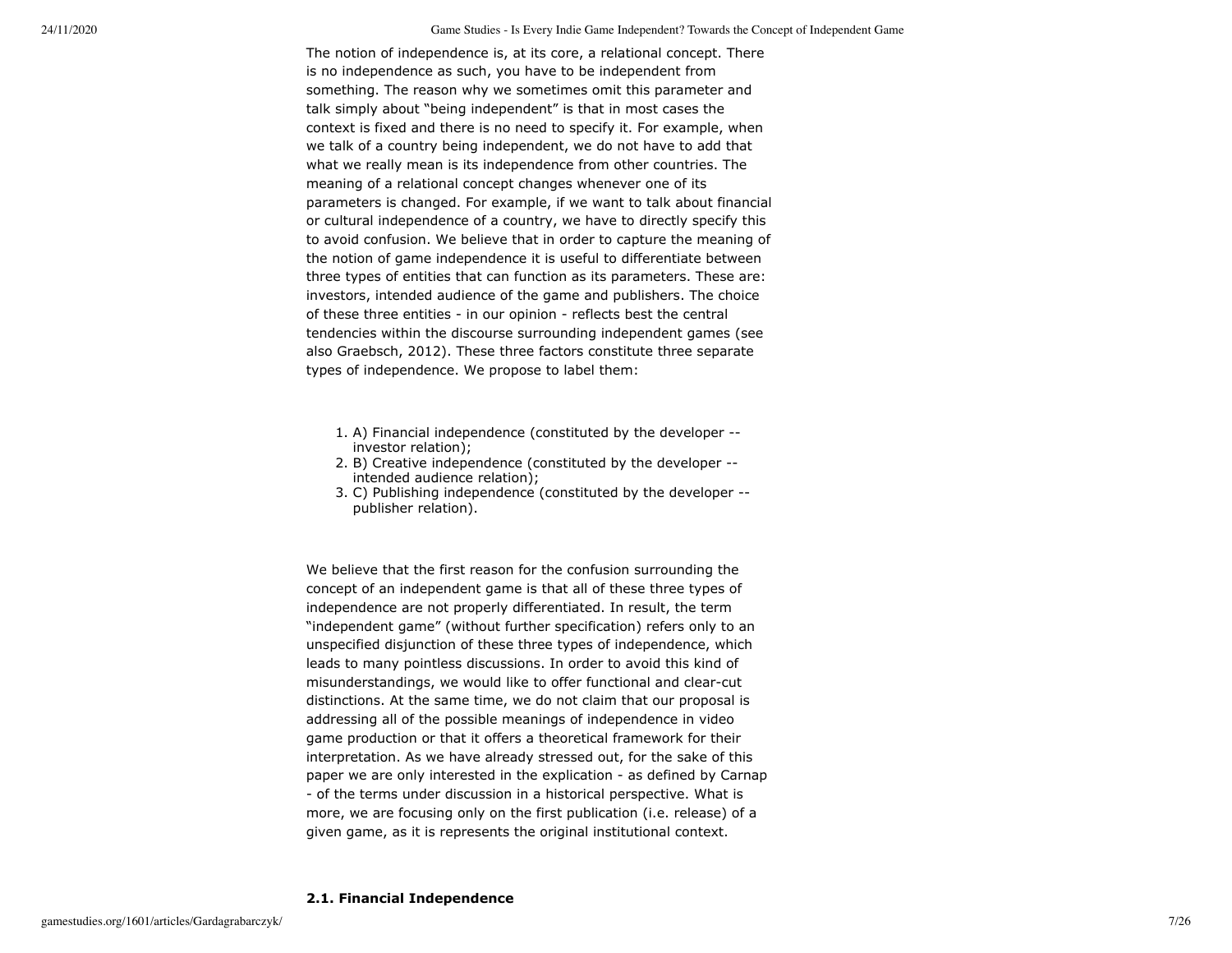We agree with Ruffino (2013) that "the phenomenon of independent games cannot be explained solely in terms of a business model" (p. 107). As stressed above, it is only one type of independence in video games. It is, nonetheless, the most obvious and as such the least controversial one, as Martin and Deuze (2009) point out, "(…) the foremost issue in what means to be considered 'indie' has to do with a studio's financing structure" (p. 291). Our explanation of financial independence is based on the relation between the developer and investor. It is important to point out that the notion of investor we use is rather broad, as it refers not only to private companies and individuals who give developers money in order to gain profit (e.g. banks, venture capital or start-up incubators) but also government organizations (i.e. national funding bodies) and other institutions which finance non-commercial projects. The difference is negligible as any transfer of means of production creates a dependency sustainability of the developer depends on a third party no matter whether the party in question is a private investor or a government. Because presence of an investor is a clear-cut requirement, there is no need to ask if she has a real influence on game design. The only thing that we are interested in is whether the game has been financed from the developers' or third-party means. In our understanding a financially independent developer is self-funding her production. Note that this criterion applies also to situations where the actual money transfer isn't involved. It makes no difference whether your investor gives you a check, lends you an office, gives you hardware or software or backs you with legal expertise. This resonates with the ideal of "true independence", impersonated by an amateur game designer and advocated, among others, by Anna Anthropy (Parker, 2013, p. 2). One important form of financial dependency which oftentimes gets unnoticed concerns companies listed on the stock exchange. These (oftentimes big) corporations depend on the stakeholders who constitute a form of a "collective investor".

Last but not least, an important caveat that has to be mentioned is that whenever we speak of financial independence we mean the independence of the developer (and not of the whole company the developer is a part of). Thus, even games produced by big companies which have no external investors of any sort can be financially dependent as the team producing the game depends on financial and marketing teams which coexist with them. Although this difference may sound to be a bit elusive, it is in fact very easy to point out as most of the big companies use different labels to refer to actual development studios and the main body of the corporation (e.g. Ubisoft and Ubisoft Montreal).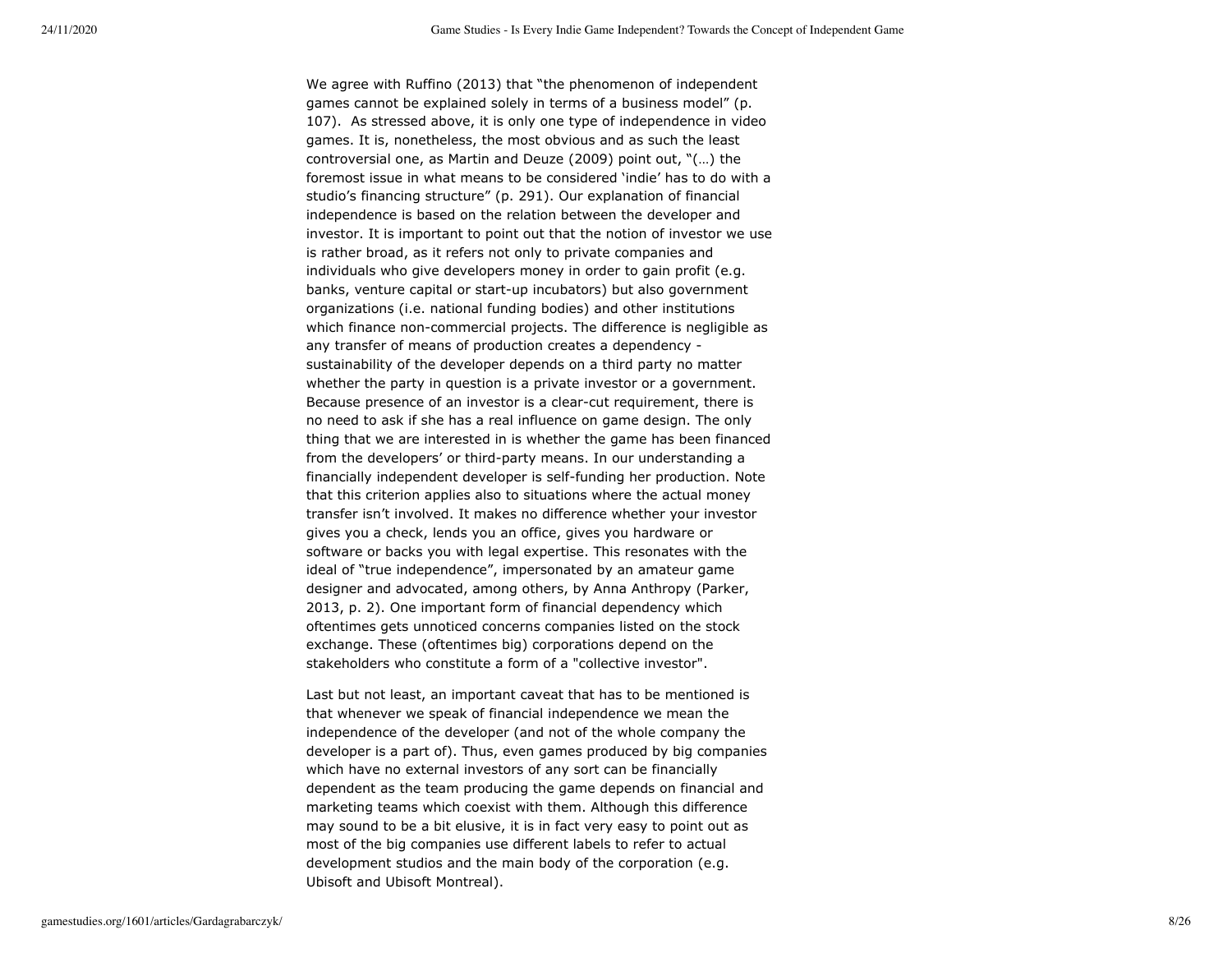### **2.2 Creative Independence**

In contrast to the financial independence, creative independence can prove to be quite divisive. It is designed to capture the idea of influence on the game design that we deliberately left out in the other types. The simplest way to express this sense is to say that the game is independent whenever the developer is the intended audience. In other words, we can talk of creative control when the implied player (Aarseth, 2007) is synonymous to the author itself. Fortunately, to distinguish if that's the case, it's not necessary to investigate developer's intentions and psychological motivations. As we said before, the aim of this paper is the explication of the common usage of the terms "independent" and "indie". People manage to call games "independent" without any access to the developer's intentions. What they do instead is that they assume these intentions on the basis of developer's statements. Methodologically, there is no need to go beyond these statements. Thus, the only thing that has to be examined when we ask about creative independence is direct developer's quotes describing the game in promotional materials, interviews, product description and other paratexts. More often than not, this type of overt messaging is quite easy to find, as it is a popular tactic in game advertising. It is especially evident whenever a contrary attitude is employed, that is, whenever the developer explicitly advertises her game as not being independent in this sense. It is often said that the game is made to please the userbase or fandom. Sometimes certain features of the game are changed because of the reaction of fans -- as in the case of *iNfamous* series (Pigna, 2010), or the specifics of the game are decided using polls as in the case of *Assassin's Creed* series (see Sarkar, 2013).

Note that although both described types of independence are autonomous, it is easy to miss this because creative independence is oftentimes determined by financial independence. It is so whenever a given target audience is specified by the investor. But of course games can just as easily lose their independence due to autonomic decision of the developer whenever she wants to conform to existing market demand. A good example of this is the popular practice of creating clones of existing successful games (Mark and Deuze, 2009, pp. 288-290), which is nowadays especially common on mobile platforms. These clones are oftentimes created by self-funding developers, as it was the case during the time of *Flappy Bird* (Dong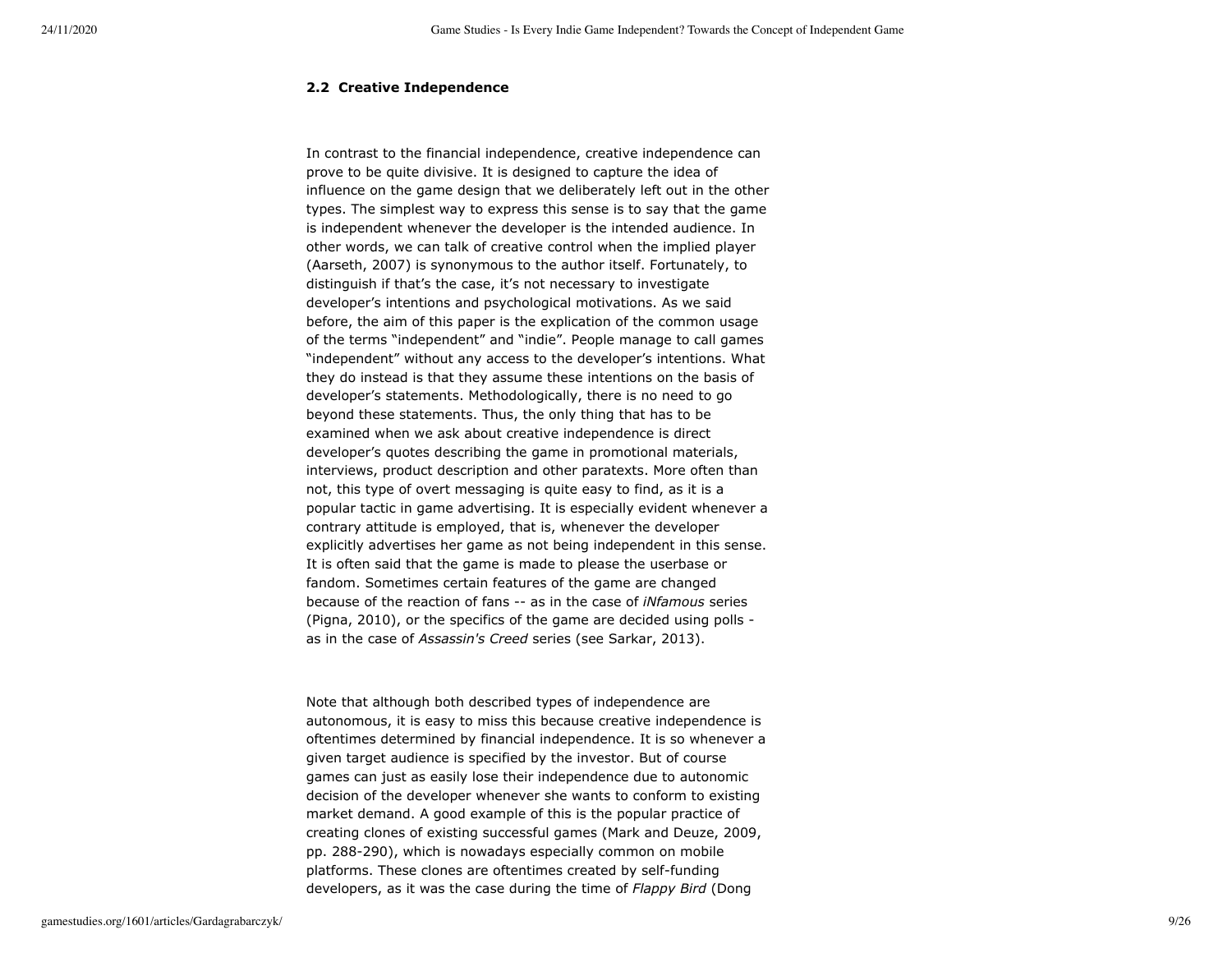Nguyen, 2013) inspired "gold rush" (Tassi, 2014). On the other hand, even if the game has an institutional backup but originated from autonomous decisions of the developer, it can still be called independent. A good example of this is another IGF finalist -- *Fez* (Polytron, 2011), which was initially supported by government institution Telefilm Canada [4] and later by a local company Trapdoor (Parkin, 2011). The dependence on these institutions did not prevent the game from being the expression of fascinations and idiosyncrasies of its author.

Needless to say -- nothing prevents both aspects from going in conjunction -- many self-funded games are simply expressions of the developer's tastes. To use an example we mentioned to before -- *Super Meat Boy* is an independent game of both types because it was financed by the developers and, as evidenced by their own statements recorded in *Indie Game: The Movie,* they created the game they wanted to play themselves. Finally, as is evident in the case of popular crowdfunding campaigns, the game investor can at the same time be its intended audience. In this case the game is neither financially nor creatively independent. But, as we will see below, it still can retain independence of a third type.

# **2.3 Publishing Independence**

In this case, the game is independent whenever the publisher is also the developer (i.e. it is the same entity - studio, see: Table 1). As we have already mentioned, we are interested only in the context of the first publication of a given game. Note that oftentimes if the game is successful after its initial release, it obtains an external publisher (e.g. to port the product to another platform or introduce it to the traditional retail process). In many cases financial and publishing dependence overlap (as frequently the external investor is also the publisher). However, throughout the history of independent games we often encountered a situation when a game was self-published, as it was a common practice in the shareware era. This third type of independence is especially important as the recent growth in the numbers of released independent games can be attributed to the rise of multiple self-publishing channels. First of all, the popularity of broadband Internet connections created easy ways of distributing and advertising games [5] without the help of established companies. Second, the costly task of game testing has been successfully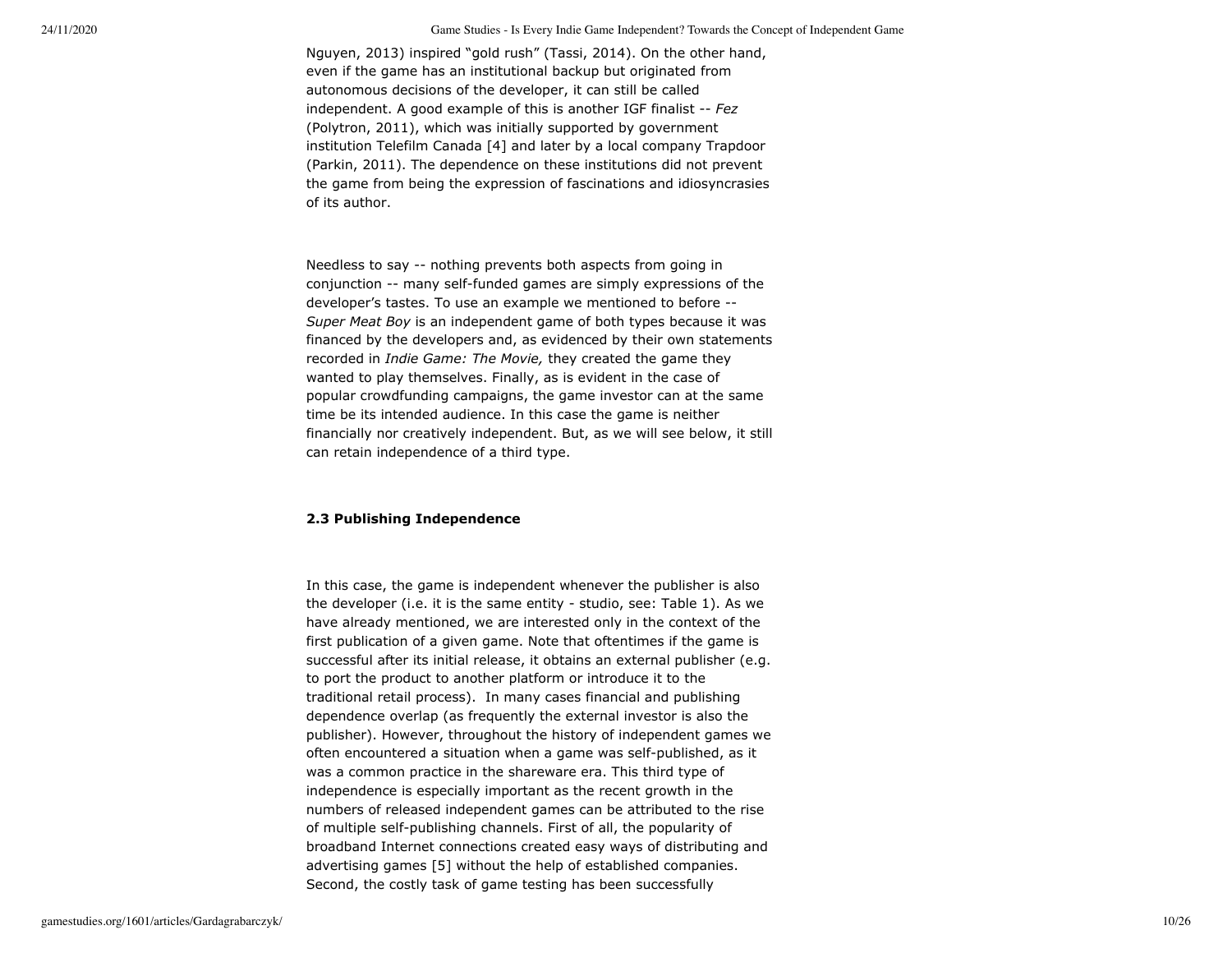offloaded onto the customers (i.e. through Steam's Early Access and other similar programs) [6]. This is a trend that is specific not only to video game production but since 2000s it became clearly visible across every other media platform - from literature and music to cinema. The rise of digital distribution is also connected to the emergence of the Long Tail economy (Anderson, 2006), which involves a retailing strategy focused on a very large number of products targeted to niche markets. On the one hand this gives the developer an opportunity to engage with even very small intended audiences, on the other this model can have negative economic consequences (i.e. problems with sustainability of small companies due to extended in time sales).

Thus, to sum it up, our claim is that the notion of an "independent game" can be explicated by a disjunction of three distinct types of independence. A given game can belong to any one of these types, all of them or any subset of two. But, in order to be classified as independent it has to belong to at least one of them (Table 1).

Table 1. Possible combinations of game's independence

| Financial<br>independence | <b>Creative</b><br>independence | <b>Publisher</b><br>independence | <b>Example</b>                                          |
|---------------------------|---------------------------------|----------------------------------|---------------------------------------------------------|
| No                        | No                              | lNo.                             | Assassin's Creed: Unity (Ubisoft Montréal,<br>2014) [7] |
| No                        | No                              | Yes                              | Broken Age: Act 1 (Double Fine, 2014)                   |
| No                        | Yes                             | lNo.                             | <i>Metal Gear Solid series</i>                          |
| No                        | Yes                             | lYes                             | Antichamber (Demruth, 2013)                             |
| Yes                       | No.                             | lNo.                             | Robbo (Pelc, 1989)                                      |
| Yes                       | No                              | lYes                             | Angry Birds Rio (Rovio, 2011)                           |
|                           |                                 |                                  |                                                         |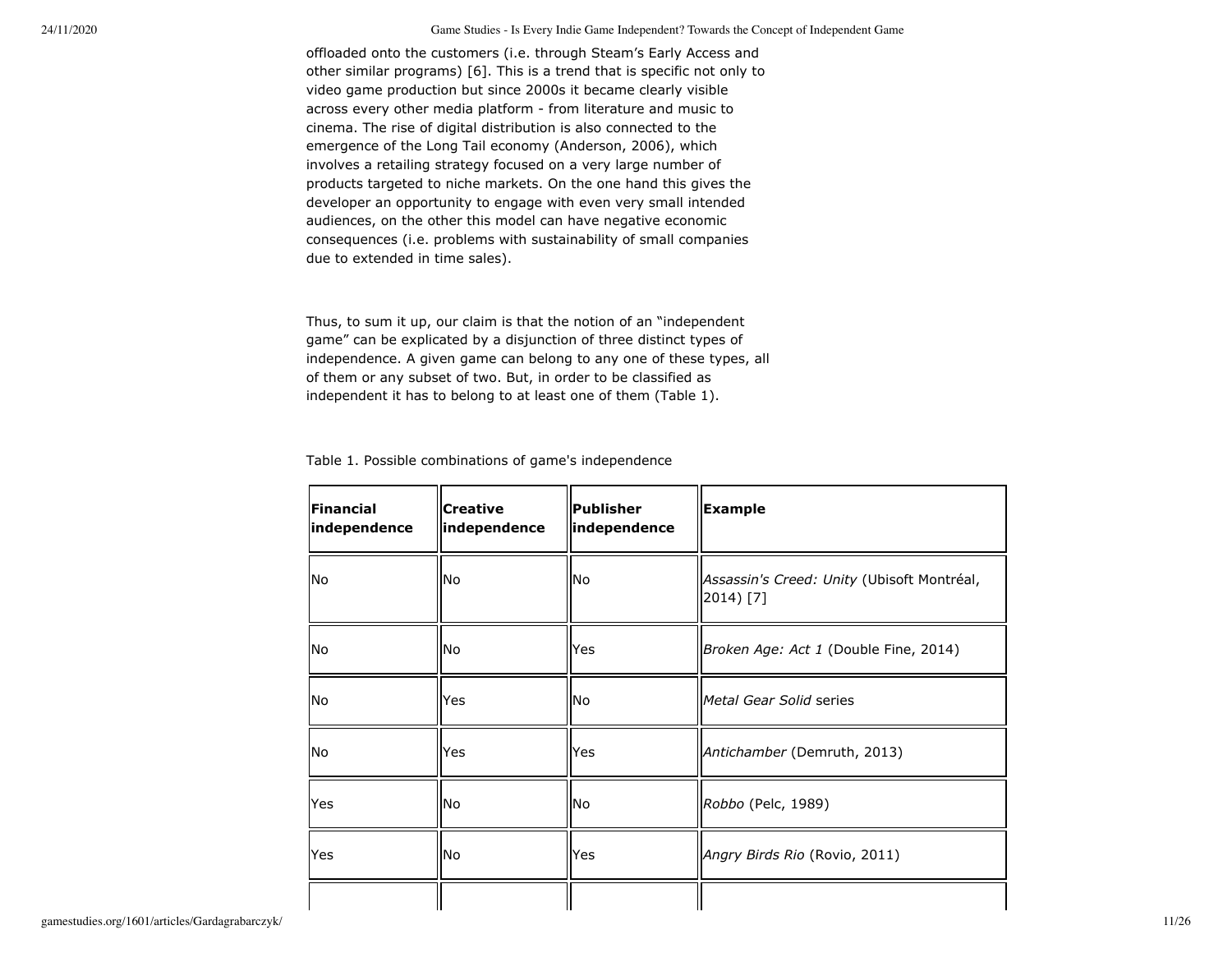| Yes        | <b>Yes</b> | llNo | <i>Braid</i> (Number None, 2008) |
|------------|------------|------|----------------------------------|
| <b>Yes</b> | Yes        | lYes | Super Meat Boy (Team Meat, 2010) |

Even though our model results in a clear-cut distinction (a game has to belong to at least one of the types to be independent), it also enables us to paint a more nuanced picture. A given game can be considered to be more or less independent (as it can belong to one, two or three types of independence). Note that when it comes to the notion of "independent game" our model proposes a rather straightforward answer to the second question we asked in Section 1.1. All three types of game independence are relational (and as such extrinsic) properties. Since any combination of extrinsic properties leads to a complex extrinsic property, the combinatorial notion of "independent game" refers to an extrinsic property. But what about the first question -- is the term "indie" only an abbreviation of our combinatorial notion of "independent"? Or maybe it is associated only with a certain combination of our three types?

# **"3. Indie" Games**

We claim that it is best to understand the term "indie" not as an abbreviation of the notion "independent game" (in any of its combinatorial meanings) but rather as a label for a specific phase of the phenomenon of independent games. Whereas the notion of an "independent game" is broad (it refers to any game which is independent in at least one of the presented senses), the notion of an 'indie game' should be understood as a narrow notion that refers only to a set of games produced in a specific time and place. We believe that the period of the mid-2000s was a formative historical moment, when many practices and tendencies (e.g. new platforms of digital distribution and Juul's independent style) started to consolidate in order to create what we today identify as indie games. What is more, this consolidation took place mostly around the North American independent game scenes (e.g. institution of the Independent Game Festival). It does not mean that the phenomenon of indie games has a simple genealogy because it has roots in many other regions, but most of the model examples of the phenomenon have emerged in the North American context. Even though indie games have formed around the mid-2000s, the term gained popularity only quite recently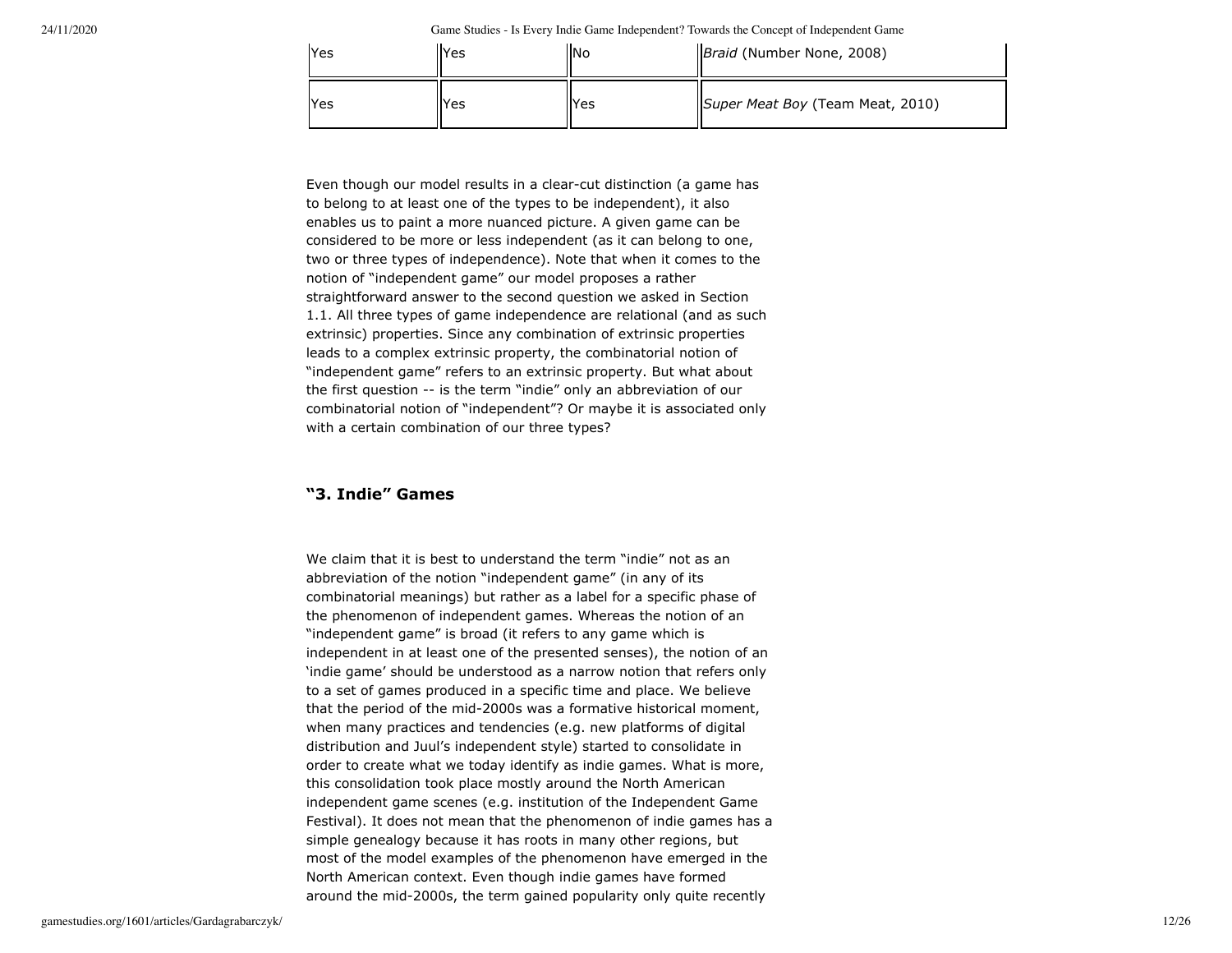and it already seems to have fallen out of favor (Google, 2016) -- as some commentators have predicted (Warren, 2014). This observation supports our assumption that what we are facing here is a narrow, temporal understanding of independent games.

# **3.1 The Difference Between Broad and Narrow Understanding of Independent Games**



Figure 3. The "Independent" vs. "Indie" dynamics - represented as a relation between three types of independence and selected contingent properties

Although neither term ("independent" nor "indie") contains a temporal parameter *per se*, they are obviously both used to refer to a phenomenon which changes in time. This temporality is one of the main reasons for the confusion both terms produce. For example, can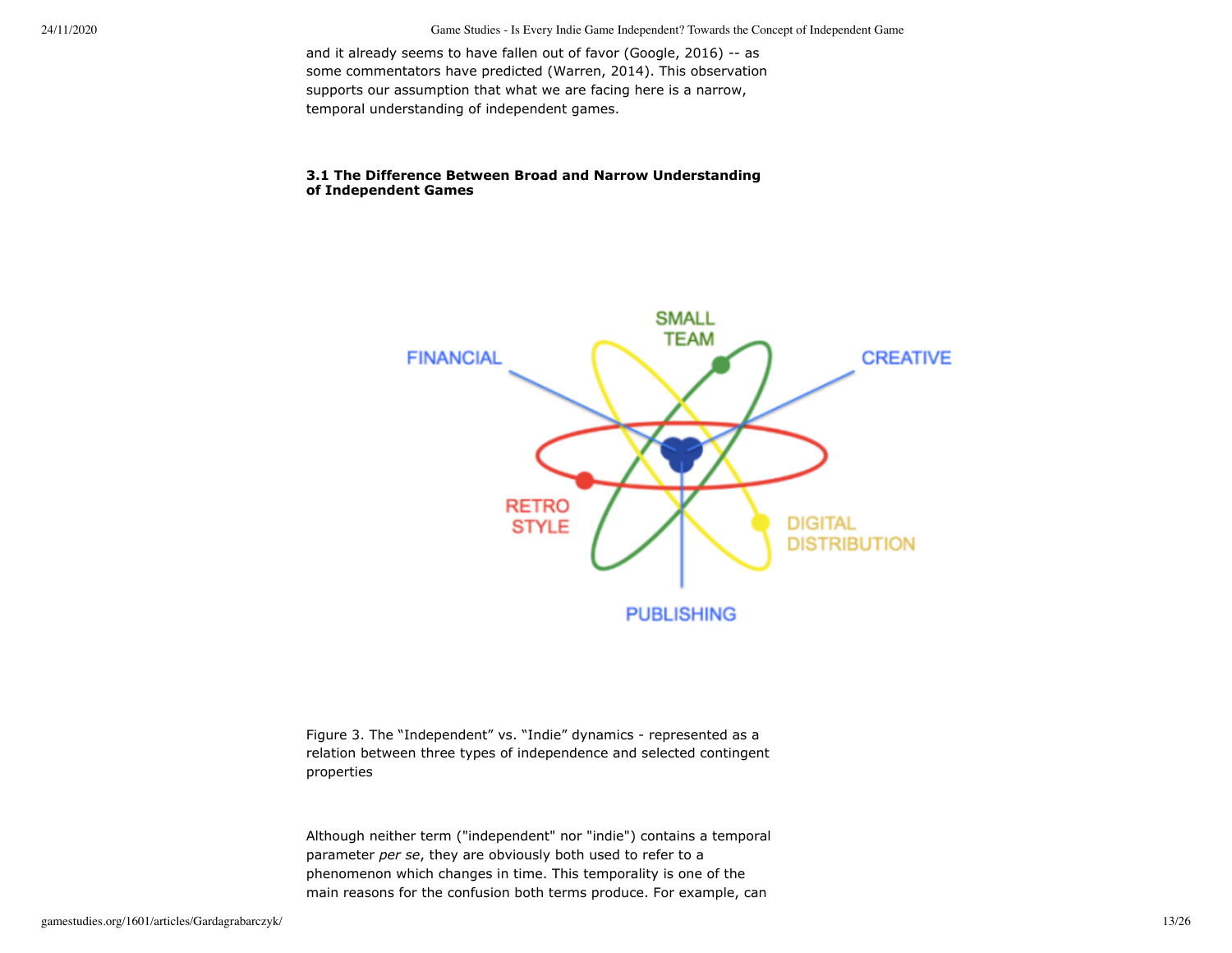we call early Activision titles or even hobbyist games such as *Colossal Cave Adventure* (Crowther, 1976) - "independent" or "indie"? We believe that the term "independent", as applied to games, refers to a disjunction of the three properties we analyzed in Section 2. Thus, if a given game is independent at least in one of the senses, it can safely be called "independent" without creating conceptual confusion. Activision is an interesting case because it explicitly claims to be the "first independent video game software developer and distributor" (Activision, 2015). First of all, Activision wasn't financially independent as it was reliant on venture capital (Montfort and Bogost, 2009, p. 100). It had, however, publishing independence as the first thirdparty publisher for the Atari VCS platform. As well as the design philosophy at the studio encouraged creative independence (ibidem, p. 104-117), as in the case of the well-documented development of David Crane's *Pitfall!* (Activision, 1983). Note, that the existence of video game mainstream identified at that time with Atari (left by the founders of Activision in order to create their own studio) was not a factor here. From our perspective even the earliest examples of video games can be called independent, regardless of the (non)existence of mainstream video game production. Therefore, not only Crowther's game can be called independent - and in fact in all three senses [8] but also productions such as early Polish mainframe games - *Marienbad* (Podgórski, 1962). However, calling any of the above examples "indie" would be an anachronism.

The phenomenon of independence spans across the history of video games and, if you simply looked at all existing games, you would find that the only thing that unifies independent games is that they fall under the disjunction we analyzed in Section 2 [9]. But, once you narrow down your conceptual scope and look at a given shorter time period, you could see more and more patterns that apply to independent games from this particular period. The reason is that the economic, social and technological circumstances of a given period codetermine the ways independent games are being created. Our claim is that the term "indie" functions as a label for a specific kind of independent games that emerged around the mid-2000s. We believe that at this point indie games became so prominent and so distinct that they started to be easily identifiable via a set of contingent properties - what users have identified as a certain "indie look" or "indie feel". Below we identify and analyze some of the contingent properties we believe to be the most prominent. The list is not exhaustive and is based on our comparative study of model examples.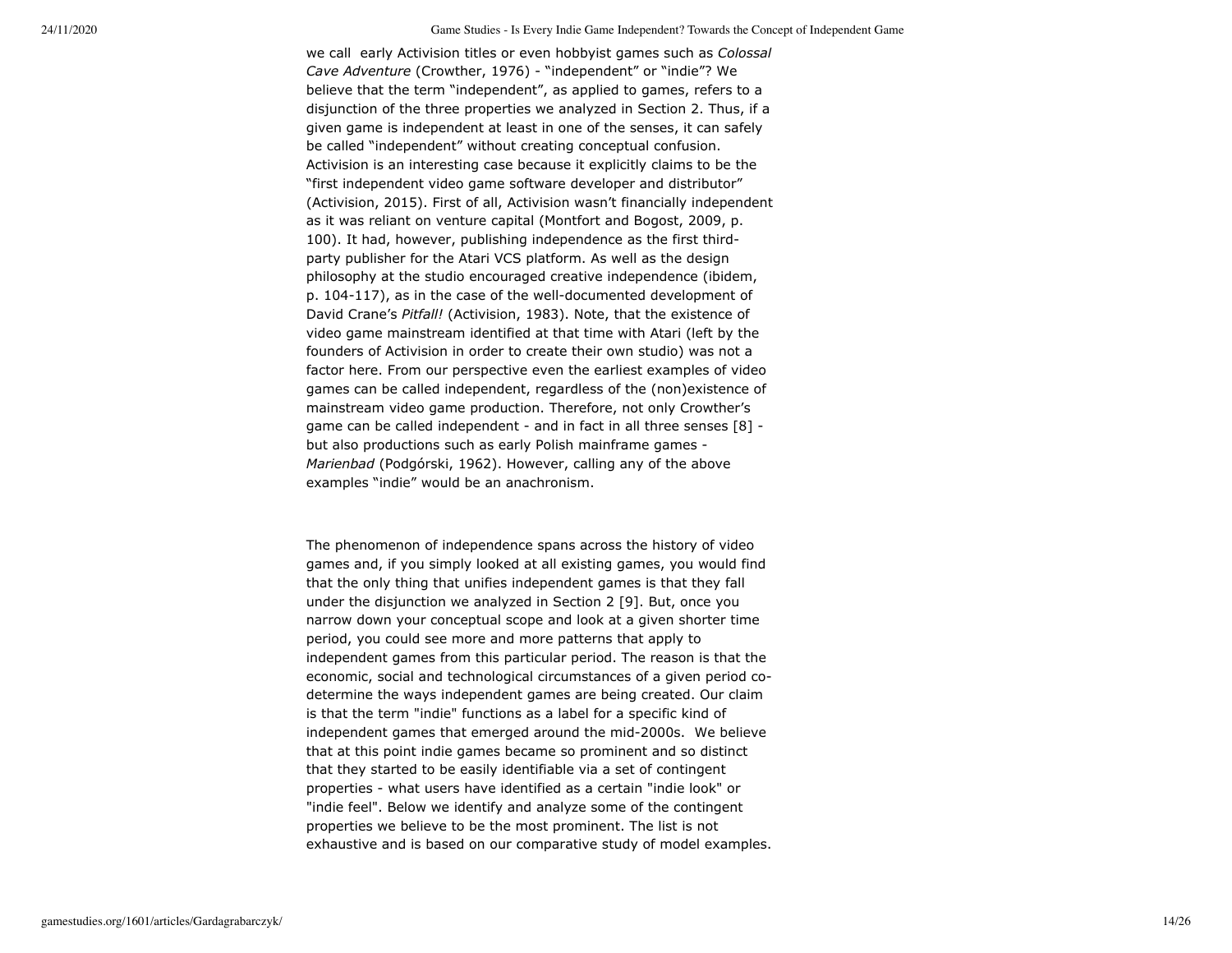## **3.2 Digital Distribution**

The role digital distribution played in the popularization of independent games cannot be overstated, as they were often "defined by the reliance on alternative (…) distribution structures compared to mainstream game companies" (Lipkin, 2013, p. 11). It is easy to see why being distributed digitally has been heavily correlated with publishing independence as the cost of distribution was traditionally covered by the publisher. However, the usefulness of digital distribution as a classification marker has become less and less apparent. Most of the games released today (independent or not) are also distributed digitally and many of the most successful independent games have been released physically. But in the past decade of the 2000s, digital distribution made mobile, PC and browser platforms - "bastion for independent development" (Martin and Deuze, 2009, p. 284), even though it limited the creativeness of authors because of small file size (see Small size) and other institutional restrictions.

## **3.3. Experimental Nature**

Although many independent games tend to replicate the structure and aesthetics of mainstream titles or other successful productions within the indie sector (Ruffino 2013, p. 107), indie games are often recognized for their potential for experimentation that can transform the industry. This expectation seems to be inherent in every independent sector of media creation, from cinema to music. Creative independence in game design is clearly related to being "progressive" or simply taking risks (Martin and Deuze, 2009, p. 288) and embracing the creative freedom to fail (Ruffino, 2013, p. 116). This expectation is mostly fulfilled by prototypes created during multiple game jams, while in more commercial projects experimentation often means being anti-conventional in a very broad sense. One of the most obvious ways of achieving this aim is the exploration of ignored or unpopular themes, oftentimes in the form of a social commentary, as in the case of *Cart Life* (Hofmeier, 2011), *Depression Quest* (Quinn, 2013) or *This War of Mine* (11 bit studios, 2014). Another strategy is reviving a forgotten or currently unpopular genre or game mechanic. For example, a significant number of contemporary independent games are 2D platformers -- a genre that has been fairly unpopular after the industry shifted to 3D game engines. However, those specific design choices are just contingent properties that rely on the current popularity of genres (and change accordingly). For example, 3D platformers are currently just as underrepresented as 2D platformers once were (see Retro style). It is thus quite possible that in the foreseeable future 3D platformers may become heavily associated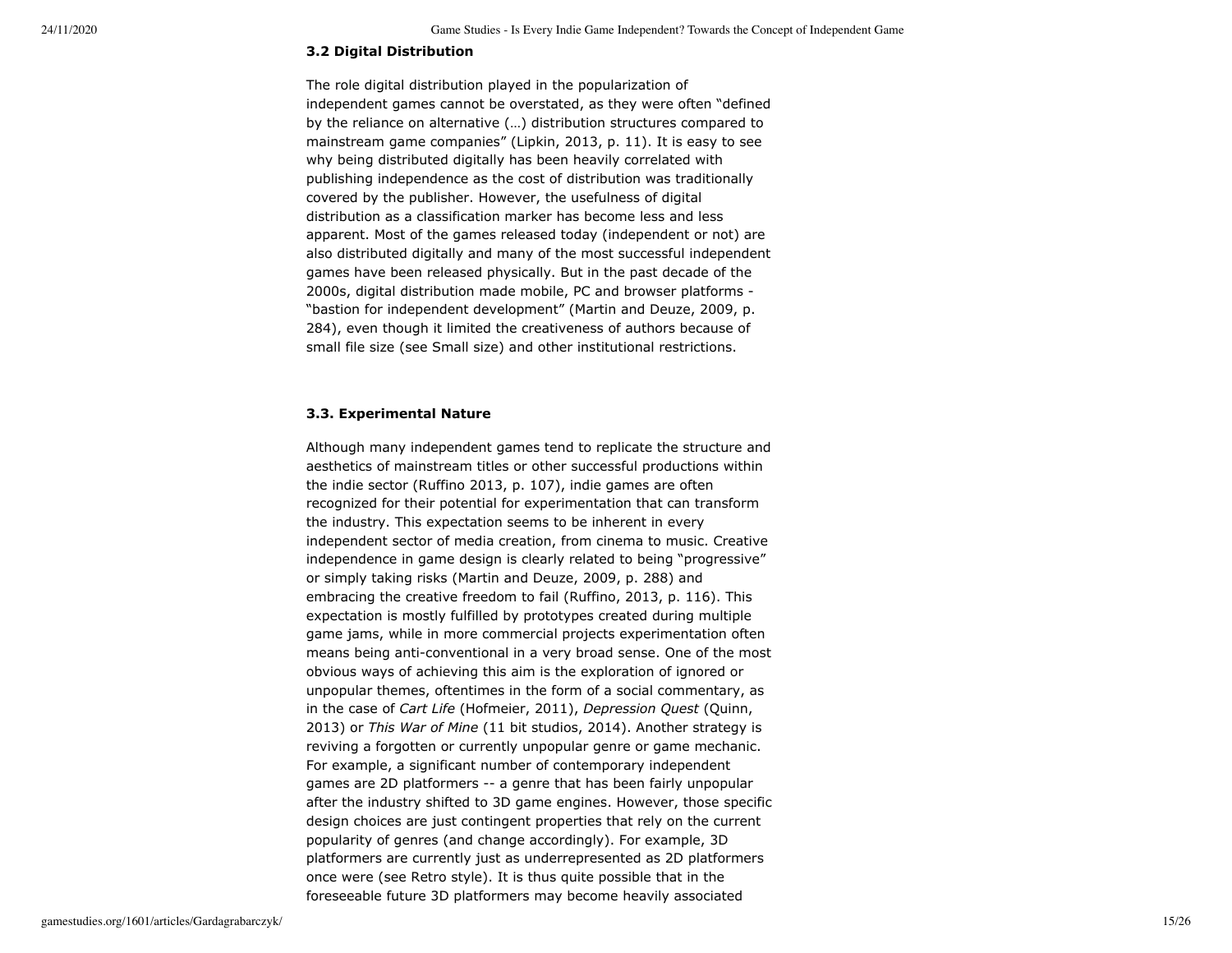with independent games. This property is especially correlated with creative independence because experimentation is oftentimes simply the expression of the creative needs of the developer.

# **3.4 Small Budget and Low Price**

This marker is strongly correlated with digital distribution, which is a business model that offers a better revenue to the developer than any other available option (Lipkin, 2013, p. 12). Indie games are usually not as expensive in production as mainstream titles, which is an effect of development process involving fewer people but also low production values. Because of this, low budget (and the resulting low price) is highly correlated with financial independence. Creating shorter or very hard games also helps to keep the budget - and because of it the price - in check. The former reflects the change in reception strategies of games over the years as the Casual Revolution (Juul, 2010) made us more accustomed to spending less time with one title. The latter enables the developer to create games that require many hours to finish even though the actual number of used assets is relatively low.

Once again, although initially small budget and price could definitely be considered to be one of the most reliable indie markers, its contingent nature started to be more and more visible as the niche of cheap games has been recently filled by products which do not conform to any of the three types of independence described in Section 2 (it is especially visible in the case of mobile markets). On the other hand, many successful Kickstarter campaigns that can be said to be independent from the publisher are currently being sold for prices typically reserved for non-independent games [10].

## **3.5 Retro Style**

Retro 2D pixel art greatly helps to retain small budget and because of this it became almost synonymous with independent style (Juul, 2014). As such, it is correlated with financial independence. It also remains in stark contrast to traditional narration of technological progress as it can mimic earlier eras of computing or graphical style and does not simply replicate the original progress cycle [11]. On the one hand, it shows disregard for the mainstream photorealistic aesthetics and embraces anti-conventional game design (see Experimental). On the other hand it capitalizes on the generational nostalgia shared by many indie developers (Garda, 2014), that is, the reason why it is correlated with creative independence. However, the contingent nature of this creative choice is becoming more and more apparent with the recent comeback of simple polygonal models --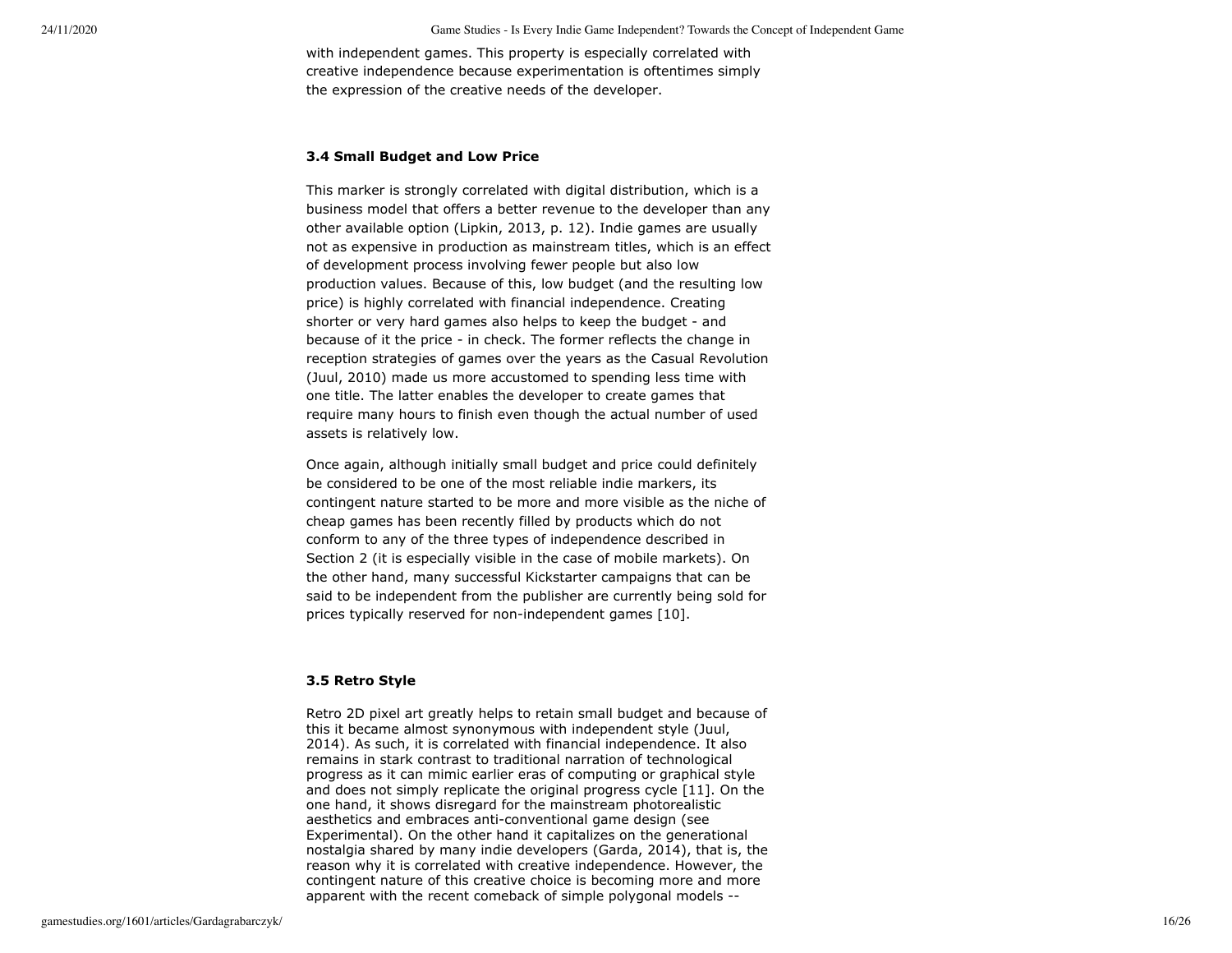strongly related to the popularity of Unity engine (see Middleware). It is thus highly probable that simple polygonal untextured shapes will soon replace the pixel art style as the dominant "indie aesthetics". Finally, it is important to remember that retro style can easily be copied and used by someone who does not fulfill any of the criteria of the definition of an independent game.

#### **3.6 Small Size**

In many ways the smaller size of independent games could be considered a model example of an indie marker. Although initially specific to all downloadable games and -- by extension -- to most independent games, it probably would never be conceived as a necessary or sufficient condition of being independent. There is no denying, though, that because of the strong correlation with digital distribution it became strongly associated with independent games. The imposed size of the game has also influenced the chosen aesthetics and genres (see Retro style; Juul, 2014). Nowadays the file size requirement isn't as important as consumers are accustomed to downloading large mainstream games through the same channel of distribution, which lessens its reliability as an indie marker.

#### **3.7 Small Team**

It should be rather obvious that there exists a negative correlation between the size of the team and financial independence. First of all, the size of the team directly impacts the development cost. It is much safer to finance the game from the team's own funds if the group is relatively small. The notion of a small team also reflects the topos of a staunch individualist expressing herself through her work (creative independence), especially potent in Western culture since the Romantic era. It is easier to identify that tradition with a small team than a grand corporation. However, it is worth noticing that indie developers are rarely "outsiders" [12], as they usually operate within large *community of production* (Guevara-Villalobos, 2011) - taking advantage of shared resources and collective intelligence of game development middleware user base. As strong as these correlations between the size of the team and game independence are, they rely on the historical fact of an increase of an average team development size. In the earlier days of the industry this difference wasn't as prominent because every game was created by a small company or just by an individual (and yet not every game was considered to be independent).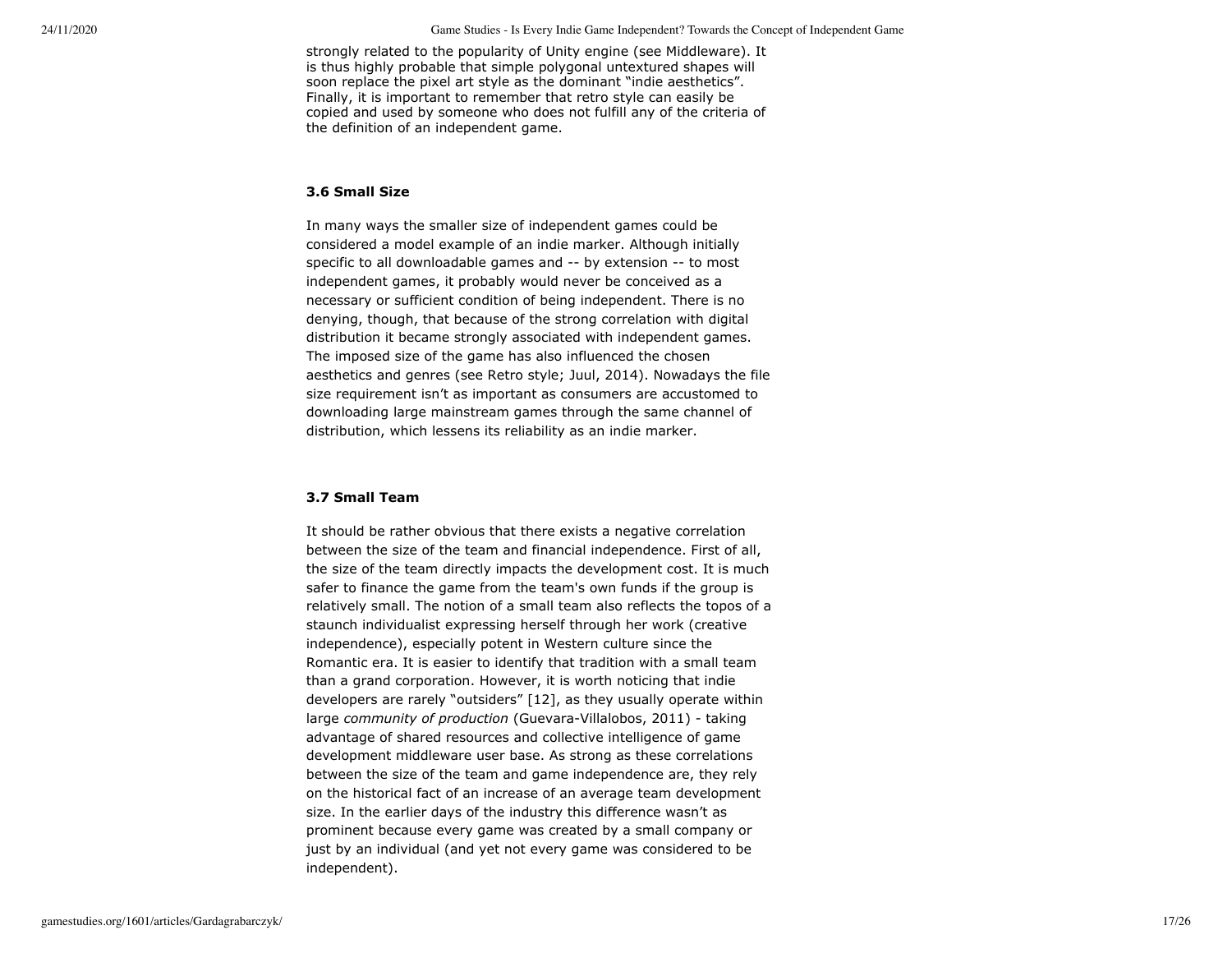#### **3.8 Indie Mindset**

There is no single understanding of what the distinguishing values of being "indie" are. What can be identified, however, are certain narratives (Ruffino, 2013) or tendencies (Lipkin, 2013) of describing the movement that are present in the video game culture discourses. Naturally, some narratives are more prominent than others. Probably one of the most recognized is *The Scratchware Manifesto* (Costikyan, 2000) advocating independence from practices and ideology of the game industry "corporate machine". However, as it was already discussed (see Jahn-Sudmann, 2008; Martin and Deuze, 2009, p. 290-92), the indie mindset is not based on simple oppositional logic and criticism of the established mainstream. As in the case of cinema or music, "indie credibility can be maintained in the eyes of the indie community even when the alternative artist achieves success through the channels of corporate mass-media" (Newman, 2009, p. 20). For example, the protagonists of *Indie Game: The Movie* have gained this kind of success and yet their shared narratives of "indie spirit" seem to be presently the most influential within the scene. McMillen and Refenes are undeniably anti-authoritarian (Lipkin, 2013, pp. 12-13) and also defined by being personal and authentic. This do-it-yourself movement inspired honesty (Juul, 2014) which implies that indie games are designed by a community of gamers -- as opposed to a think tank of marketing specialists. In that sense, indie mindset is not only about creating better games and, by doing so, making games a better medium, but also about being a better developer because of producing indie games. It is thus important to point out that this kind of mindset or attitude has gained popularity only recently and differs greatly from the attitude of earlier independent creators who oftentimes tried to create an impression of a "professional", corporate product.

# **3.9 Indie Scene**

Researchers widely agree (Parker, 2013; Ruffino, 2013) that indie games (especially in the North American context) can be identified with a game development scene that was born around Independent Game Festival (founded in 1998), whose finalists usually end up as popular indie game designers and faces of the community. But "indie" is no longer only an Anglo-American phenomenon, as a variety of local scenes grew around the world with their own popular figures and events [13]. However, those local indie game scenes are interconnected on the global level as the abovementioned community of production joins together developers who label themselves as "indie". Creation in a joint effort of a bigger community tends to be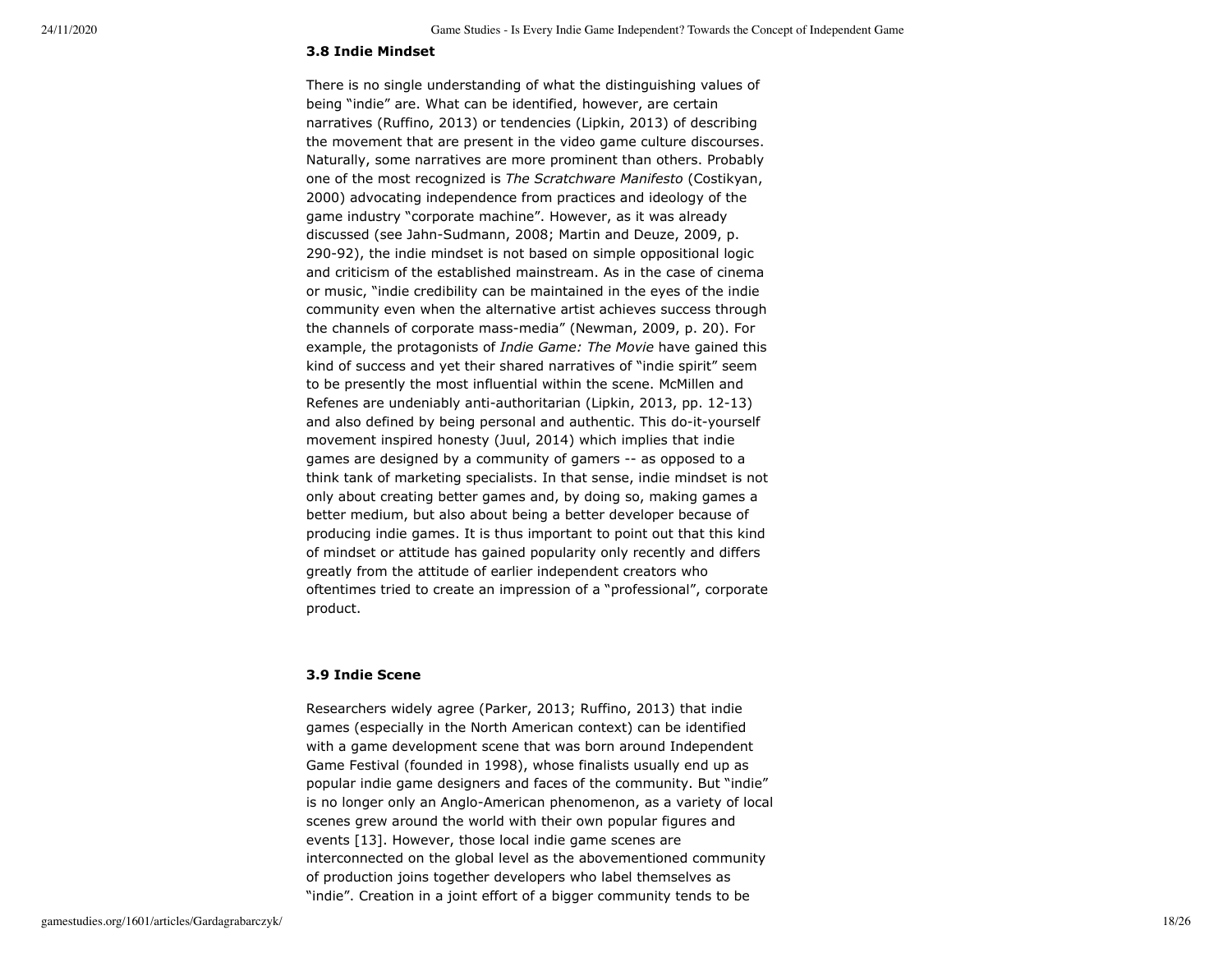correlated with financial independence as the help the community provides (in terms of tools, assets, testing and know-how) lowers the game budget. It is important to notice that being a member of the scene doesn't necessarily require them to embrace the indie mindset.

## **3.10 Middleware**

Game engine can be a significant production cost and this is why the introduction of multiplatform middleware such as Unity 3D (released in 2005) was a significant change in the independent game development [14]. Although certainly helpful in terms of financial and publishing independence, ready-for-use tools of this type can sometimes limit creative independence [15]. As platform studies show (Bogost, 2006, p. 73), some of these tools and game engine specifics can determine intrinsic properties of the game -- their aesthetics, parts of the mechanics, control schemes, etc. It is quite possible for one or more of these properties to become "indie markers" -- that is, become the properties which are commonly used in identification of independent games. As pointed out above, it may even be argued that the dominance of Unity among amateur programmers may lead to the emergence of this new type of new "indie look". The availability of professional or semi-professional middleware correlates with financial and publishing independence, but the sole fact that a given piece of software has become the informal standard is a contingent property.

# **4. Conclusion**

We believe that there are several advantages to our approach. First of all, the explication of the concept of independent game that we advocate helps to understand some of the peculiarities of the common usage of the terms under discussion. It clarifies why the label "indie" has gained popularity only recently. We suggest that in the mid-2000s a new set of contingent properties has become apparent and independent games started to be identified through them. Second of all, it helps us to understand some of the emotional reactions whenever a game is not independent but contains enough corresponding contingent properties to be automatically associated with indie games (it is, so to speak, "independent only on the surface"). It creates controversies because such games seem to be "indie" without being "independent". Similar tensions result in the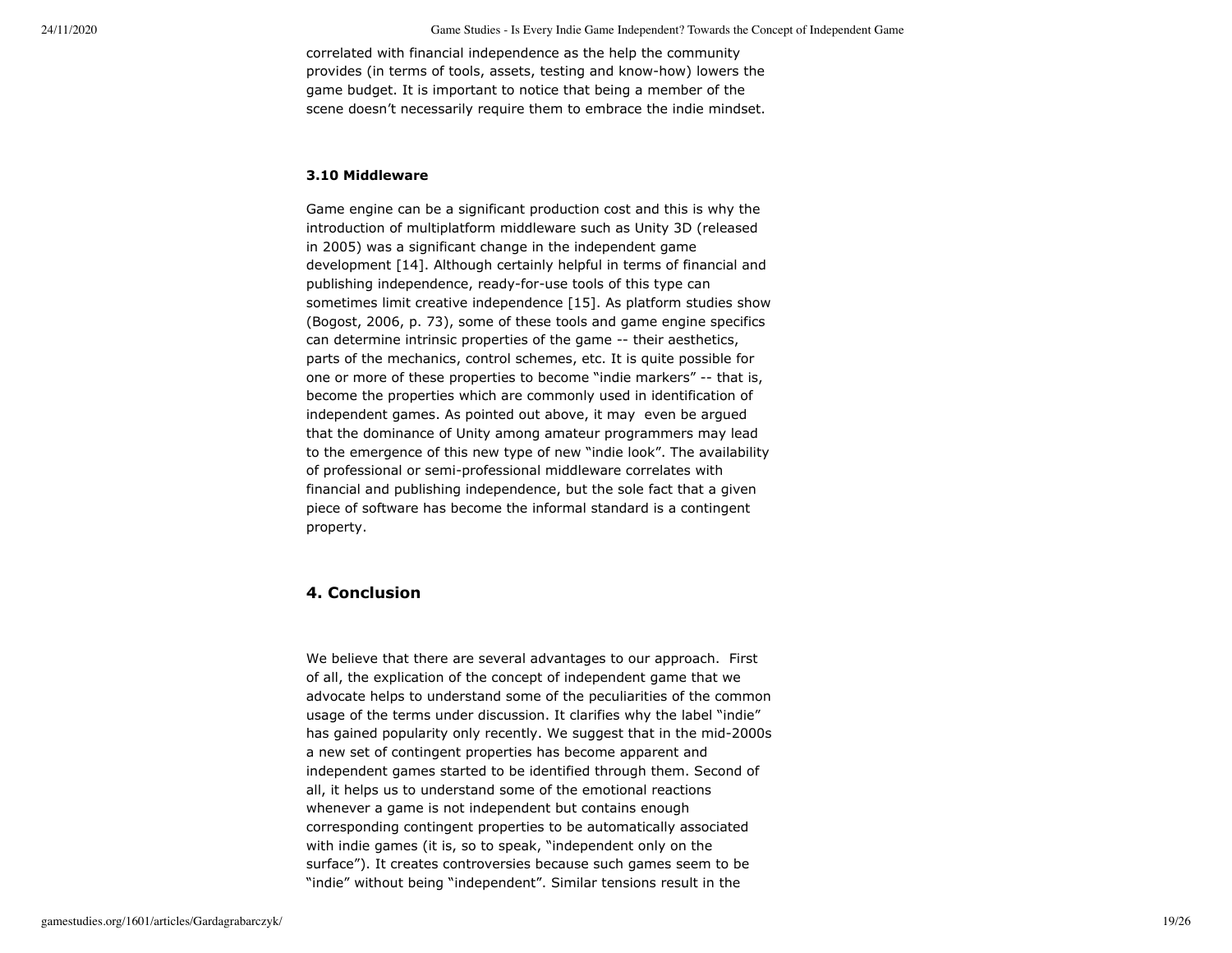hesitation over the usage of the term indie (Double Fine case) or lead to creation of new expressions (*Valiant Hearts*… case) that may even sound paradoxical (i.e. '"indie-AAA"). It happens whenever a given game is independent but it cannot be characterized by any of the typical "indie markers".

The temporal narrowness and contingency of the notion of "indie" is the reason why some of the properties which are commonly associated with indie games do not contribute to functional academic classifications or definitions (their scope may be simply too narrow). These properties may be good for identification of independent games because they are often more conspicuous than the properties referred to in the three types of independence we present in Section 2, but we shouldn't be too attached to them. They work as indie markers and function well only in a specific narrow context. This is why all the definitions of indie games based on conjunctions or disjunctions of these properties are prone to counterexamples (imaginary or real). This is also the reason why a narrow notion, such as the notion of an indie game, starts to be less and less useful as the time goes by -- it simply isn't designed to be used in longer time-spans. Its meaning starts to shift just as the properties correlated with game independence change. Thus, the term "indie" shouldn't be treated as a simple abbreviation of the broad notion of an "independent game", as they can be used interchangeably only in a very specific timeframe.

We believe that our proposal can also be useful to researchers interested in history of games in general and in conceptual history specifically, as this area of game studies seems to be recently developing more intensively - i.e. *Debugging Game History Lexicon* (Lowood, Guins, 2016). In this paper we have focused on "indie games" but there are many other temporal variations - distinct narrow meanings of the concept of independent game - that we haven't discussed (e.g. shareware scene of the 1990s). Another related context that we haven't explored in length is local game histories. Nevertheless, it is clear to us that independent games are not a homogenous phenomenon and various local variations are determined by multiple regional factors - a good example of that is the Australian scene (see Swalwell, 2007). But the investigation of independent game scenes and their (local) histories seems much more challenging without better understanding of the concept of independent game itself and its complexity.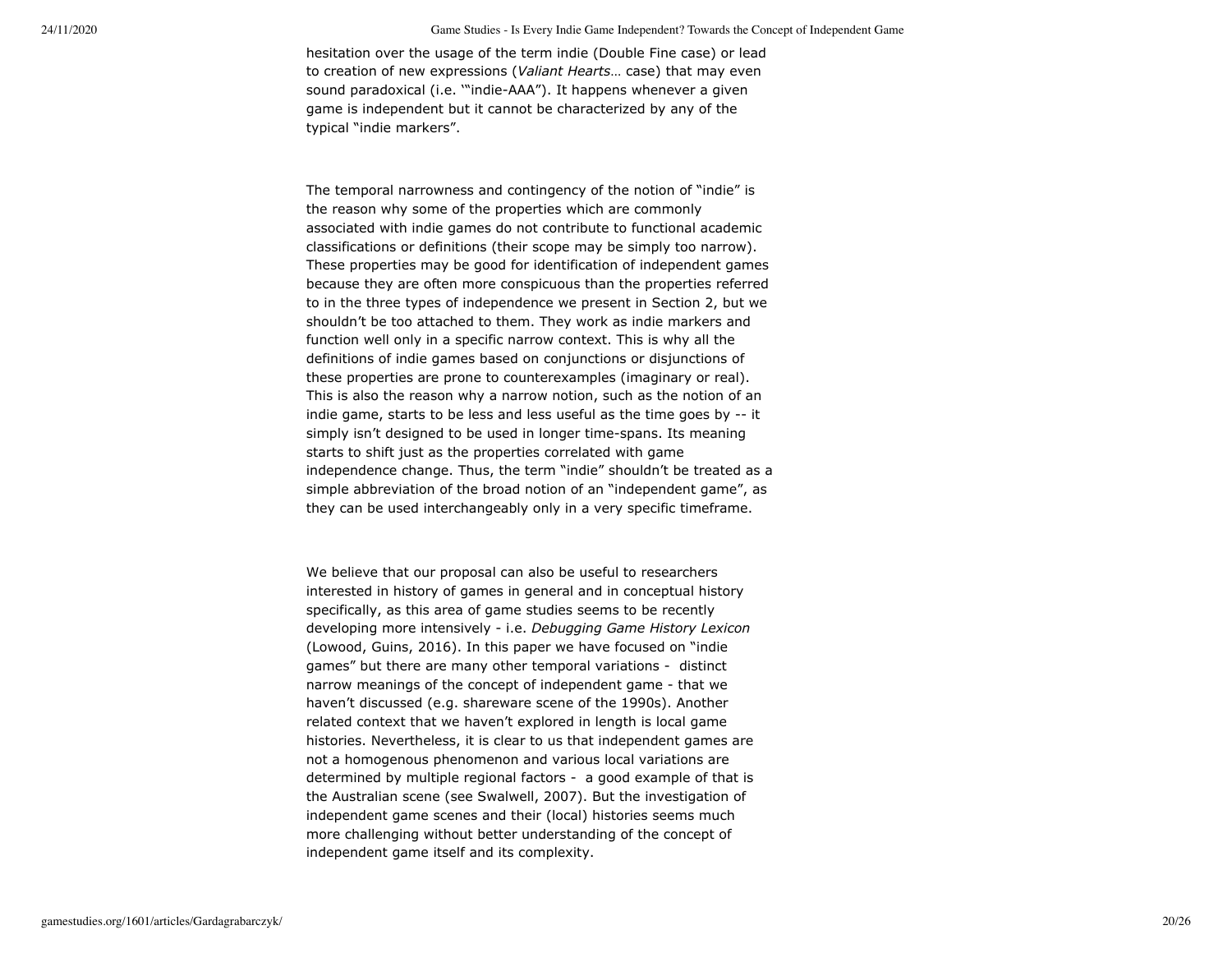# **References**

Aarseth, E. (2007). *I Fought the Law: Transgressive Play and The Implied Player.* Retrieved from: http://www.digra.org/wpcontent/uploads/digital-library/07313.03489.pdf.

Aarseth, E. (2014), "Ontology", In Wolf & Perron (eds.), *The Routledge Companion to Video Game Studies*, pp.484-92. New York and London: Routledge.

Activision. (2015). About Us. Retrieved from: https://www.activision.com/company/aboutus.

Anderson, C. (2006). The Long Tail. New York: Hyperion.

Bogost, I. (2006). Unit Operations: An Approach to Videogame Criticism, Cambridge 2006.

Carnap, R. (1950). Logical foundations of probability, University of Chicago Press, Illinois.

Costikyan, G. (alias Designer X). (2000). *Scratchware Manifesto*. Retrieved from: http://www.homeoftheunderdogs.net/scratch.php.

Erwin, K. (2014). *The Valiant Hearts at Ubisoft Montpellier*. Ubiblog. Retrieved from: http://blog.ubi.com/valiant-hearts-ubisoftmontpellier/.

Garda, M. (2014). Nostalgia in Retro Game Design. DiGRA '13 - Proceedings of the 2013 DiGRA International Conference: DeFragging Game Studies, August, 2014, Volume: 7.

Gnade, M. (2010). What Makes an Indie Game…Indie? Retrieved from: http://venturebeat.com/2010/07/13/what-makes-an-indiegameindie/.

Google (2016). Google Trends: "Indie Game". Retrieved 30.10.2016 from: https://www.google.com/trends/explore? date=all&q=%2Fm%2F065krz.

Graebsch, R. (2012). The Indie Game [M.Sc. in Media Technology & Games at IT University of Copenhagen, Denmark]. Retrieved from: http://www.romangraebsch.de/downloads/TheIndieGame.pdf.

Guevara-Villalobos, O. (2011). *Cultures of independent game production: Examining the relationship between community and labour*. DiGRA '11 - Proceedings of the 2011 DiGRA International Conference: Think Design Play, January, 2011, Volume: 6.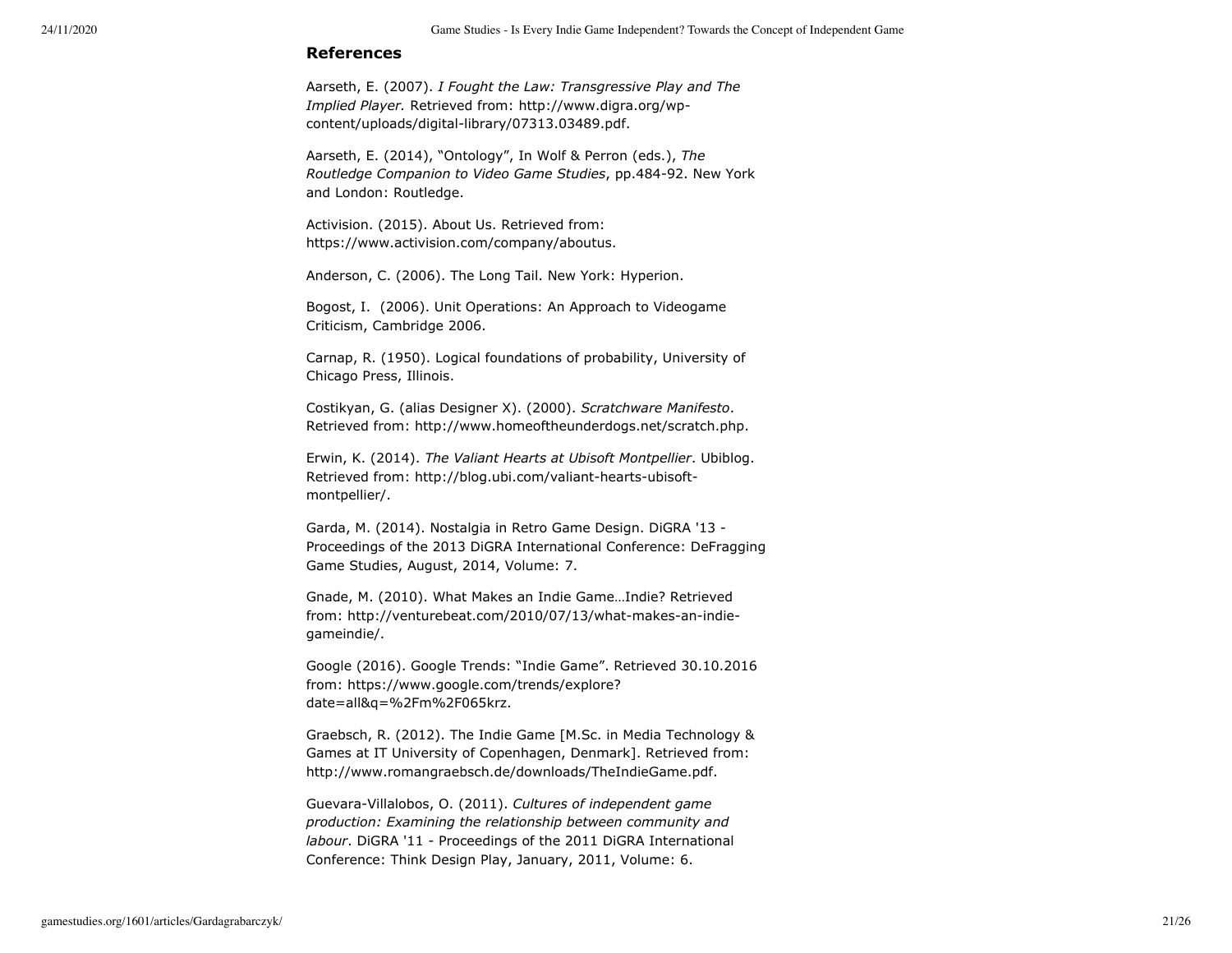Jahn-Sudmann, A. (2008). Innovation NOT Opposition. The Logic of Distinction of Independent Games. *Eludamos. Journal for Computer Game Culture*. Vol. 2 (1), pp. 5-10.

Jerz, D.G. (2007). Somewhere Nearby is Colossal Cave: Examining Will Crowther's Original "Adventure" in Code and in Kentucky, "Digital Humanities Quarterly" 2007, no 1(2).

Juul, J. (2010). , A Casual Revolution: Reinventing Video Games and Their Players. Cambridge, MA : The MIT Press.

Juul, J. (2014). *High-tech Low-tech Authenticity: The Creation of Independent Style at the Independent Games Festival.* Proceedings of the 9th International Conference on the Foundations of Digital Games, 2014. (Expanded paper). Retrieved from: http://www.jesperjuul.net/text/independentstyle/.

Kemppainen, J. (2008). *Independent games: what they are and are they different.* [MA Thesis]. University of Jyväskylä, Finland. Retrieved from: https://jyx.jyu.fi/dspace/handle/123456789/18922.

Koselleck, R. (2002). The practice of conceptual history: timing history, spacing concepts. Stanford : Stanford University Press.

Lipkin, N. (2013). Examining Indie's Independence: The Meaning of "Indie" Games, the Politics of Production, and Mainstream Cooptation. *Loading… The Journal of the Canadian Game Studies Association*. Vol. 7 (11), pp.8-24.

Lowood, H., Guins, R. (Eds.). (2016). Debugging Game History Lexicon. Cambridge, MA : The MIT Press.

Martin, C.B., Deuze, M. (2009). The Independent Production of Culture : A Digital Games Case Study. *Games and Culture*, Vol. 4, No. 3, pp. 276-295.

Matthews, D. (2014). *The Independent AAA Proposition*. Hellblade. Retrieved from: http://www.hellblade.com/?p=16972.

Montfort, N., Bogost, I. (2009). Racing the Beam. The Atari Video Computer System. Cambridge, MA : The MIT Press.

Newman, M.Z. (2009). Indie Culture: In Pursuit of the Authentic Autonomous Alternative. *Cinema Journal*, Vol. 48, No. 3, pp. 16-34.

Parker, F. (2013). *Indie Game Studies Year Eleven*. DiGRA '13 - Proceedings of the 2013 DiGRA International Conference: DeFragging Game Studies, August, 2014, Volume: 7.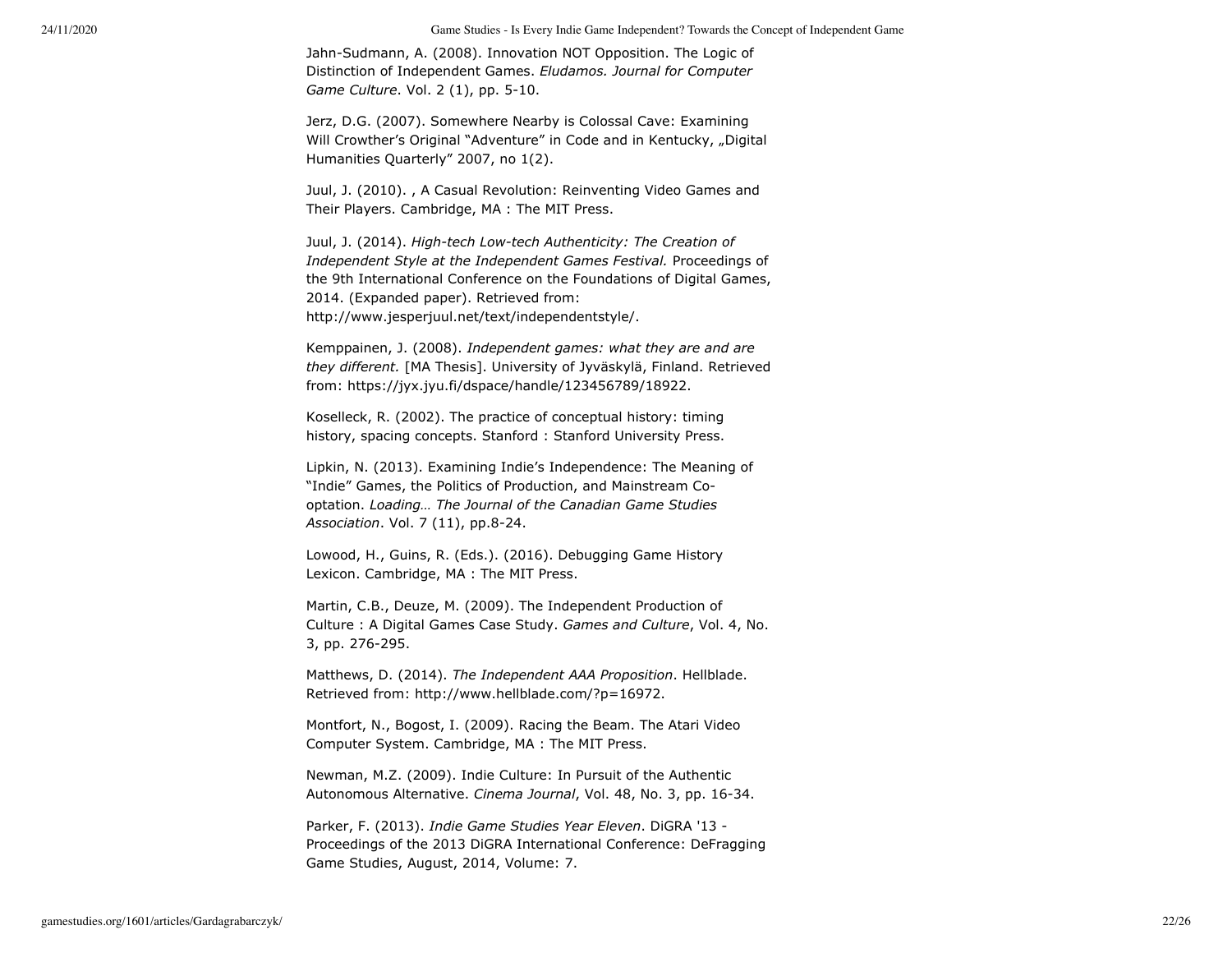Parkin, S. (2011). *The Making Of Fez, The Breaking Of Phil Fish*. Gamasutra. Retrieved from: http://www.gamasutra.com/view/feature/134934/the\_making\_of\_fez\_the\_breaking\_of\_.php

Pigna, K. (2010). *New Cole Out, Old Cole In for InFamous 2*. 1up. Retrieved from: http://www.1up.com/news/cole-cole-infamous-2.

Ruffino, P. (2013). Narratives of independent production in video game culture. *Loading… The Journal of the Canadian Game Studies Association*. Vol. 7 (11), pp. 106-121.

Sarkar, S. (2013). *Ubisoft polls fans on Assassin's Creed's future and pirate spinoff (update)*. Polygon. Retrieved from: http://www.polygon.com/2013/12/6/5183496/ubisoft-survey-futureof-assassins-creed-separate-pirate-spinoff.

Schafer, T. (2014). A Double Fine Success. *Games™* , Issue 144, pp. 74-79.

Simon, B. (2013). Indie Eh? Some kind of Game Studies. *Loading… The Journal of the Canadian Game Studies Association*. Vol. 7 (11), pp. 1-7.

Steam. (2010). Is Bastion an 'indie' game? [Steam Users' Forums thread]. Retrieved from:

Swalwell, M. (2007). Independent Game Development: Two Views From Australia, An Interview With Julian Oliver and Kipper. Videogames and Art, Andy Clarke and Grethe Mitchell (eds), Bristol : Intellect Books, pp. 160-180.

Tassi, P. (2014). Over Sixty 'Flappy Bird' Clones Hit Apple's App Store Every Single Day. Forbes. Retrieved from: http://www.forbes.com/sites/insertcoin/2014/03/06/over-sixtyflappy-bird-clones-hit-apples-app-store-every-single-day/.

Tong, S. (2011). *Creating a AAA Indie Game*. Gamespot. Retrieved from: http://www.gamespot.com/articles/creating-a-aaa-indiegame/1100-6324719/.

Warren, J. (2014). It's time for us to stop calling games "indie". *Amaze*. Nr 0, pp. 6-7.

Wawro, A. (2015). *Too Many Cooks: Valiant Hearts director departs Ubisoft*. Gamasutra. Retrieved from: http://www.gamasutra.com/view/news/238434/Too\_Many\_Cooks\_Valiant\_Hearts\_director\_departs\_Ubisoft.php

Zimmerman, E. (2002). *Do Independent Games Exist?* Retrieved from: http://www.ericzimmerman.com/texts/indiegames.html.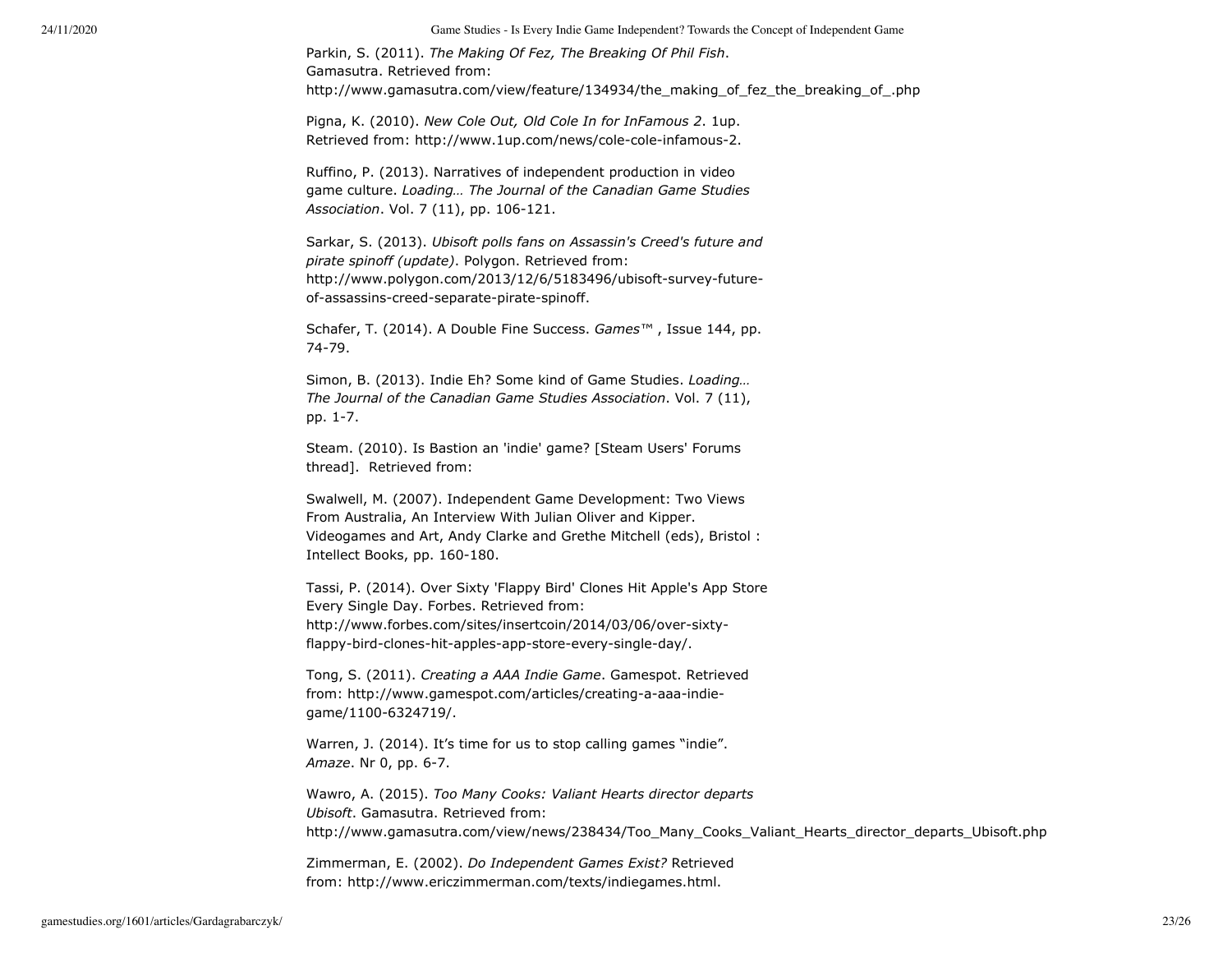All electronic sources - unless otherwise stated - retrieved 30 September 2015.

# **Ludography**

11 bit studios. (2014). *This War of Mine* [Windows]. 11 bit studios.

Activision (1983). *Pitfall!* [Atari 2600]. Activision.

Demruth. (2013). *Antichamber* [Windows]. Demruth.

Crowther*,* Will. (1976) *Colossal Cave Adventure* [PDP-10]. Selfpublished.

Dong Nguyen. (2013). *Flappy Bird* [iOS]. GEARS Studios.

Double Fine Productions. (2009). *Brütal Legend* [Windows]. Double Fine Productions.

Double Fine Productions. (2014). *Broken Age: Act 1* [Windows]. Double Fine Productions.

Frontier Developments. (2014), *Elite Dangerous* [Windows]. Frontier Developments.

Hofmeier, Richard. (2011). *Cart Life* [Windows]. Self-published.

Number None, Inc. (2008). *Braid* [X360]. Microsoft Game Studios.

Pelc, Janusz. (1989). *Robbo* [Atari XL/XE]. LK Avalon.

Podgórski, Witold. (1962). *Marienbad* [Odra 1003]. Self-published.

Polytron. (2012). *Fez* [X360]. Trapdoor.

Rovio Entertainment. (2011). *Angry Birds Rio* [iOS]. Rovio Entertainment

Quinn, Zoe. (2013). *Depression Quest* [Browser]. Self-published.

Team Meat. (2010). *Super Meat Boy*. [X360]. Team Meat.

Ubisoft Montpellier. (2014). *Valiant Hearts: The Great War* [PS3]. Ubisoft.

Ubisoft Montréal. (2014). *Assassin's Creed Unity* [PS4]. Ubisoft.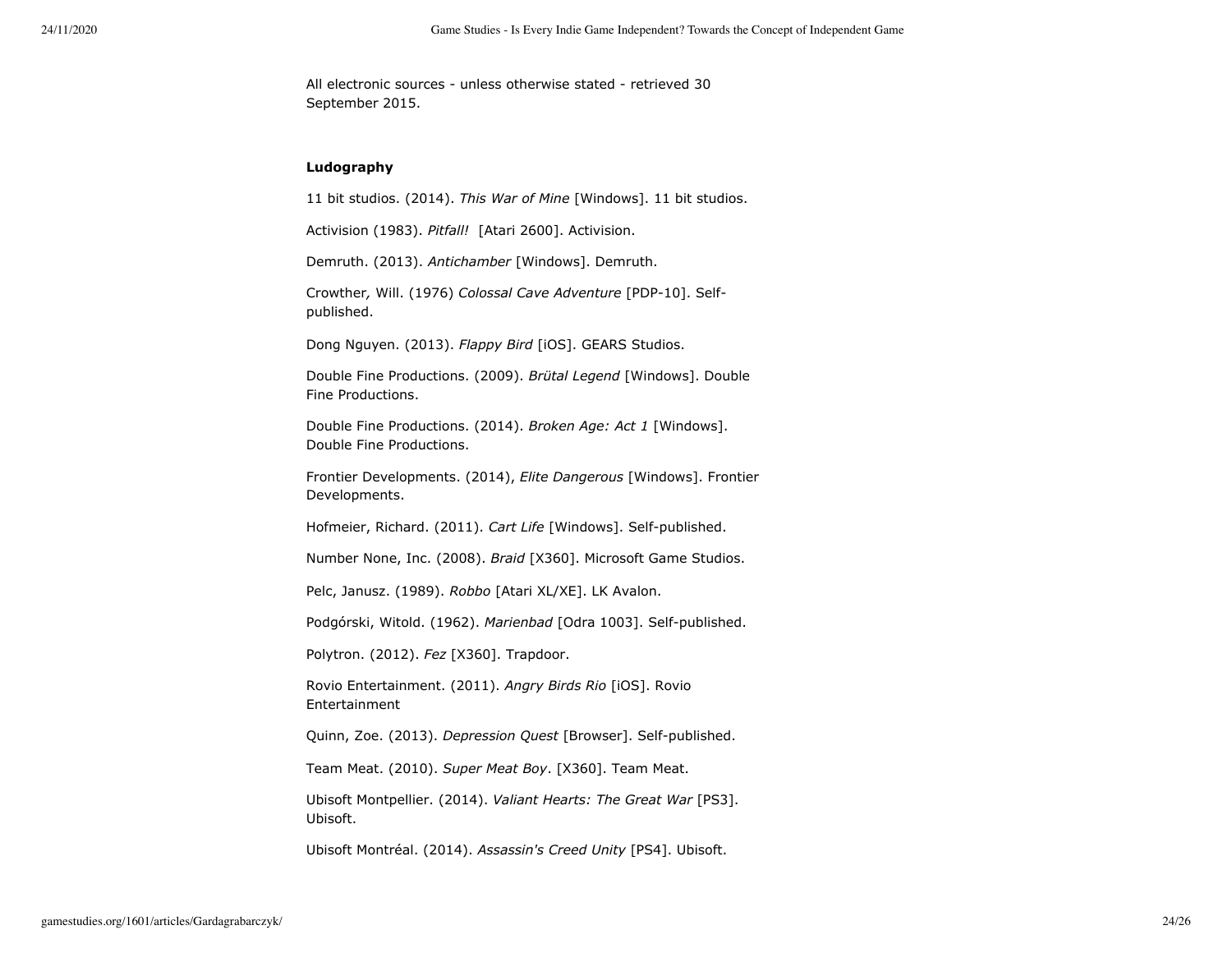#### **Filmography**

Indie game: The Movie [Motion picture]. (2012). Flutter Media.

# **Endnotes**

[1] A disjunction of properties is true if the object has at least one of these properties (and nothing prevents it from having more than one).

[2] We use the term "contingent" as it is standardly understood in philosophy. A property is contingent if it is not essential for a given object. In other words -- it is neither a necessary nor a sufficient condition. In modal terms -- the property belongs to the object in the actual world but it does not belong to it in every possible world.

[3] The observation that "indie games" as a movement within game development are a contemporary phenomenon has been made before (for example, see Lipkin, 2013, p. 9).

[4] More information: http://www.telefilm.ca/en/telefilm/investmentreports.

[5] Especially through the modern forms of game advertising (i.e. materials on YouTube channels).

[6] There are also smaller but equally important changes that make self-publishing easy. For example ESRB offers fast and free rating services for smaller digital games.

[7] This example may surprise some readers but it is important to remember that big companies like Ubisoft distribute the tasks of development and publishing among its various divisions - studios which are even oftentimes based in different parts of the world.

[8] *Colossal Cave Adventure* was financially (created in spare time with no investor), creatively (for personal use) and publishing-wise (uploaded to an academic mainframe network) independent. However, one might argue that the intended audience was not the developer himself but rather his daughters (see Jerz, 2007).

[9] One thing that has to be pointed out is that we don't want to suggest that the term "independent" is timeless - just that it spans across a bigger time period - one that is big enough to cover current history of video games. If economic circumstances changed dramatically, it is possible that the disjunction would have to be